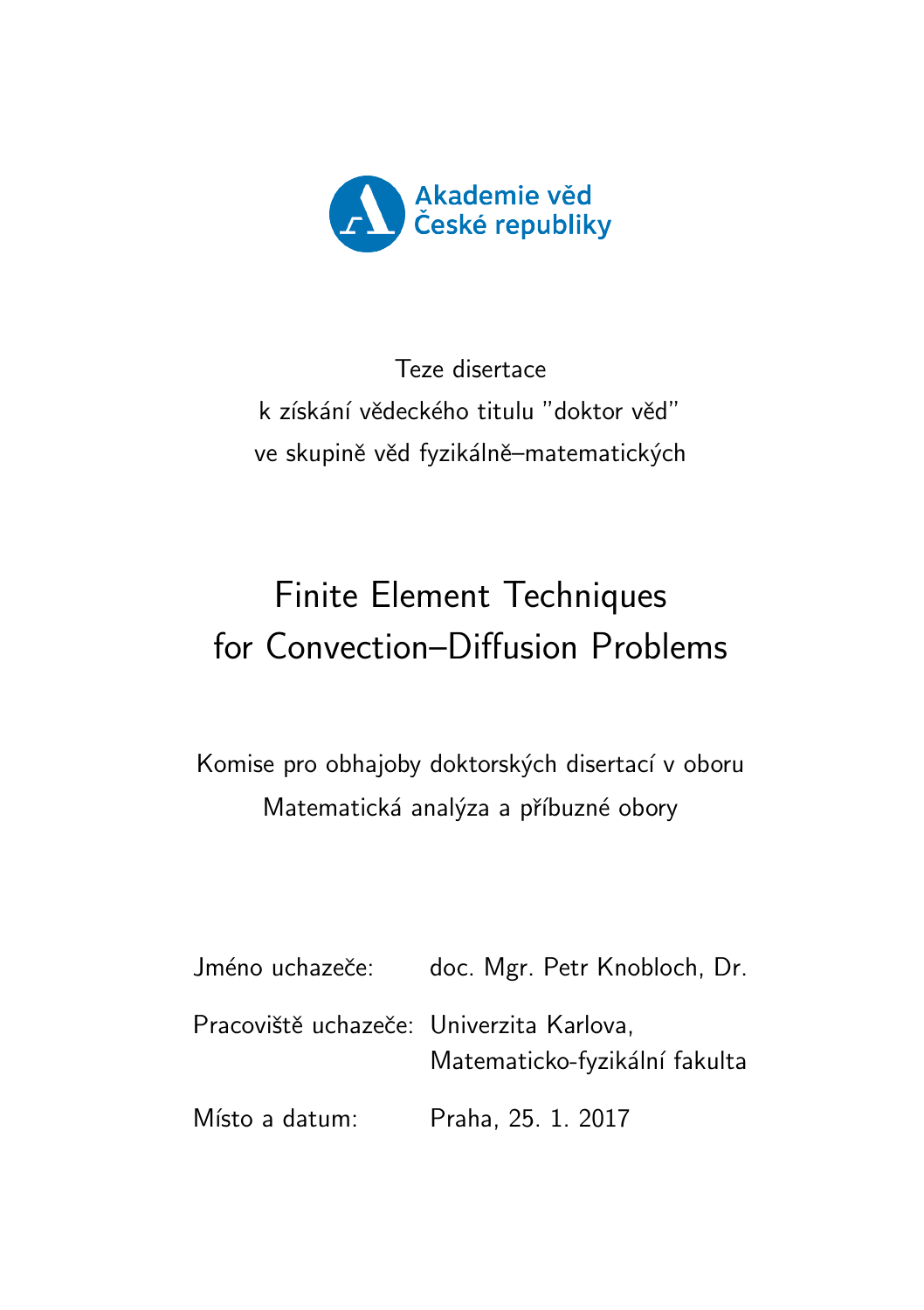## Contents

| 2 Galerkin method and SUPG method 6                        |  |
|------------------------------------------------------------|--|
| 3 Mizukami-Hughes method 9                                 |  |
|                                                            |  |
| 5 Choice of the SUPG stabilization parameter 15            |  |
| 6 Adaptive optimization of stabilization parameters 17     |  |
| 7 Local projection stabilization 19                        |  |
|                                                            |  |
|                                                            |  |
| 10 List of publications included in the doctoral thesis 28 |  |
|                                                            |  |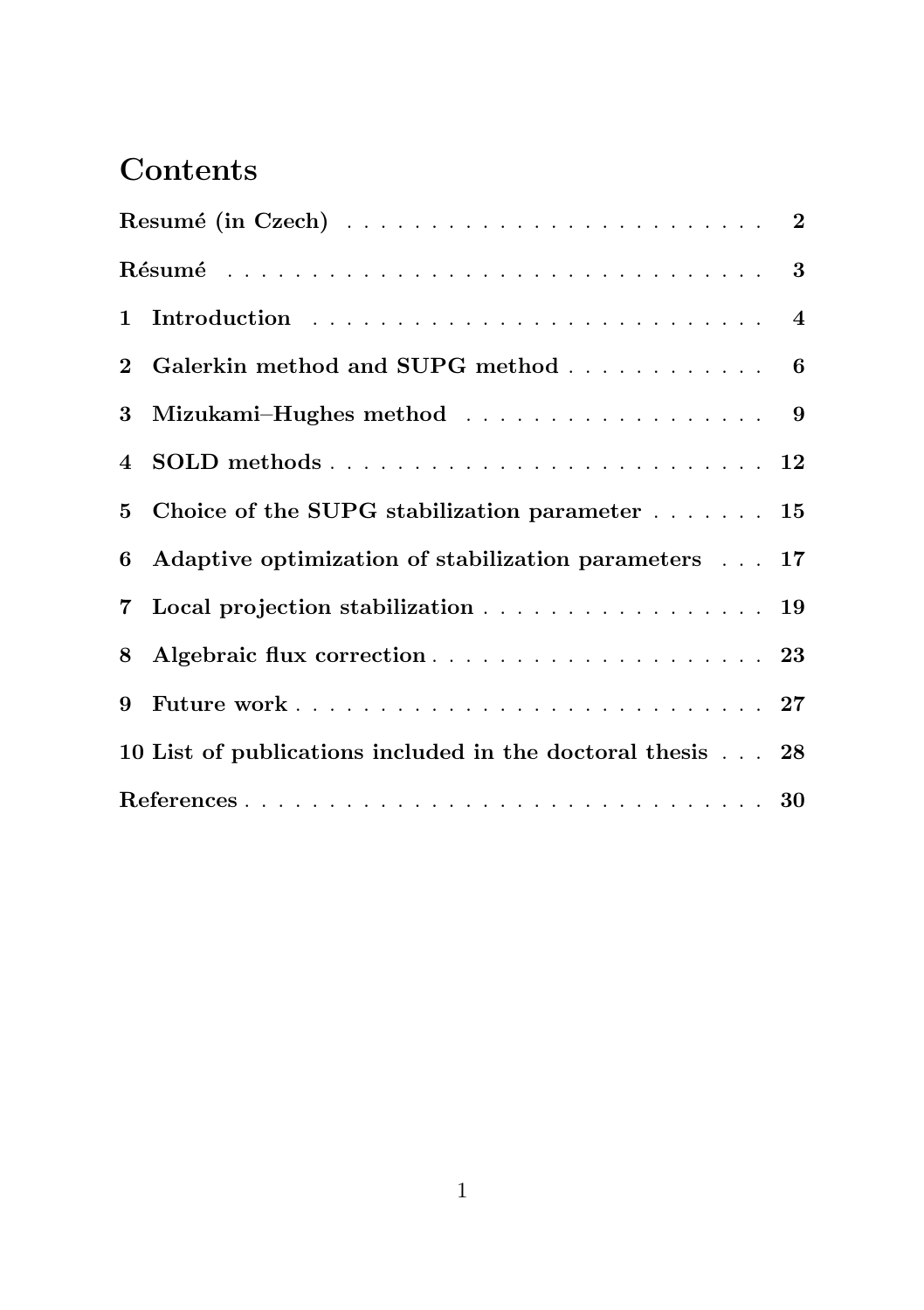### Resumé

Konvekce a difúze jsou základní fyzikální mechanismy, které ovlivňují či přímo určují mnoho různých procesů v přírodě, vědě a technice. Matematické modely popisující takovéto procesy jsou obvykle natolik komplikované, že je není možno vyřešit analyticky. Proto je potřeba příslušné neznámé veličiny aproximovat pomocí numerických metod. V typických aplikacích, kde konvekce převažuje nad difúzí, však standardní numerické postupy selhávají, neboť přibližná řešení jsou zkreslena nefyzikálními oscilacemi.

Předložená disertace je věnována vývoji a analýze různých postupů v metodě konečných prvků pro numerické řešení skalární rovnice konvekce–difúze–reakce. Zkoumání numerických metod pro tuto modelovou úlohu je zásadní pro úspěšný vývoj přesných, robustních a efektivních postupů pro numerické řešení komplikovanějších úloh, které se vyskytují v aplikacích, avšak je důležité i samo o sobě. Numerické řešení konvektivně dominantních problémů konvekce–difúze představuje stále výzvu, i přes více než čtyři desetiletí intenzivního výzkumu.

Předložená disertace obsahuje řadu příspěvků k numerickému řešení konvektivně difúzních problémů, které její autor vytvořil během uplynulých dvanácti let. Mezi nejdůležitější výsledky patří: vylepšená varianta Mizukamiho–Hughesovy metody, přehled a systematické srovnání metod potlačujících nefyzikální oscilace podél mezních vrstev, nová definice stabilizačního parametru metody SUPG na výtokových hranicích, obecný rámec pro adaptivní optimalizaci parametrů ve stabilizovaných metodách, nové výsledky o stabilitě diskretizací v metodě konečných prvků, zobecnění metody lokálních projekcí umožňující použití projekčních prostorů definovaných na překrývajících se množinách, analýza nelineárních stabilizací v metodě lokálních projekcí, první analýza schémat s algebraickou korekcí toků, vyvinutí a analýza prvního schématu s algebraickou korekcí toků pro rovnice konvekce–difúze–reakce splňujícího diskrétní princip maxima a zachování linearity na obecných sítích.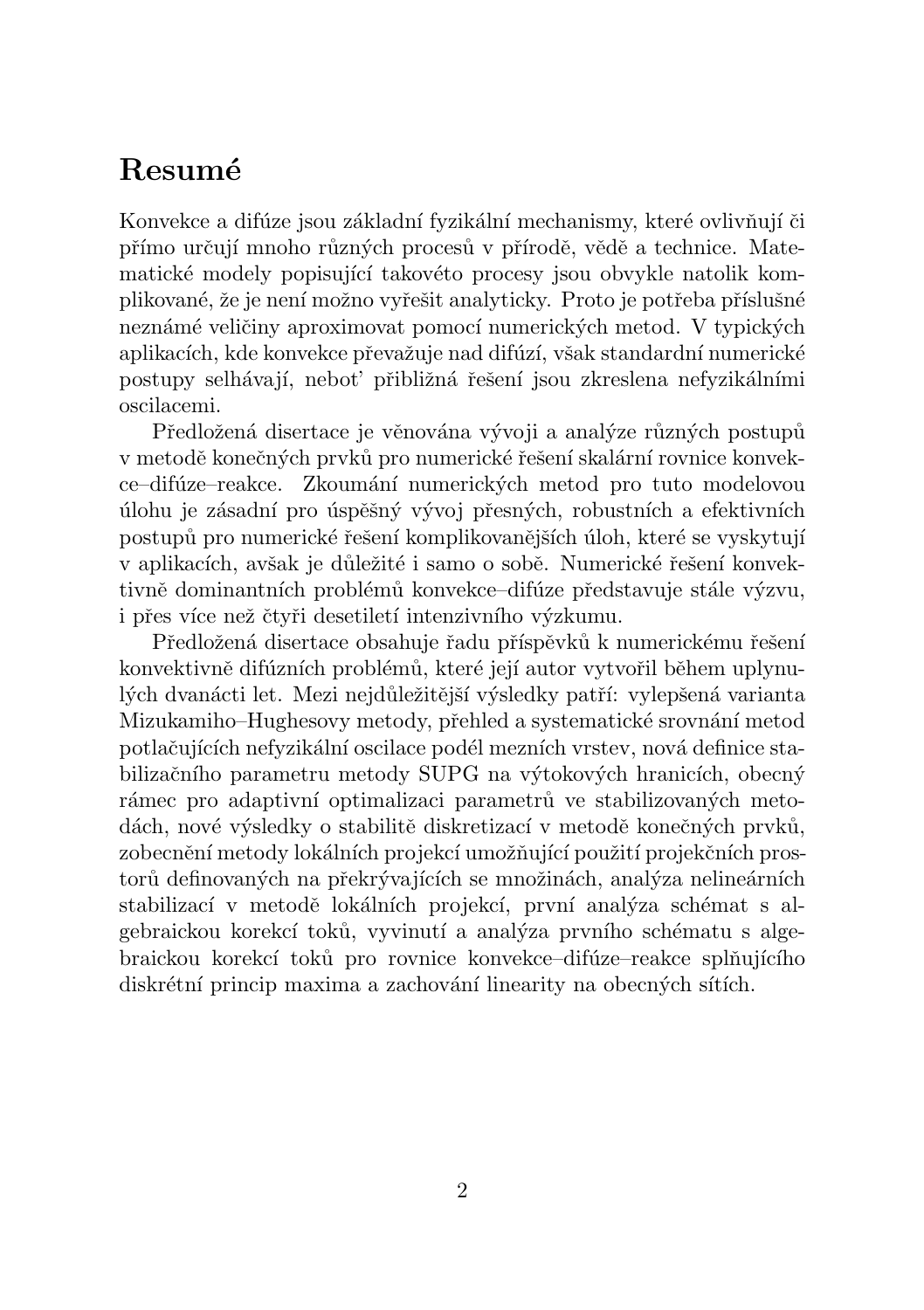### Résumé

Convection and diffusion are basic physical mechanisms which influence or even determine many various processes in the nature, science and technology. Mathematical models describing such processes are usually too complicated to be solved analytically. Therefore, it is necessary to approximate the respective unknown quantities by means of numerical methods. However, in typical applications where convection dominates diffusion, standard numerical techniques fail since the approximate solutions are usually polluted by spurious oscillations.

The doctoral thesis is devoted to the development and analysis of various finite element techniques for the numerical solution of the scalar convection–diffusion–reaction equation. Investigations of numerical techniques for this model problem are crucial for a successful development of accurate, robust and efficient approaches for the numerical solution of more complicated problems arising in applications but they are important also at its own. Despite more than four decades of intensive research, the numerical solution of convection-dominated convection– diffusion problems is still a challenge in general.

The doctoral thesis presents several contributions to the numerical solution of convection–diffusion problems made by the author during the past twelve years. The most important ones include: an improved variant of the Mizukami–Hughes method, a review and systematic comparison of spurious oscillations at layers diminishing (SOLD) methods, a new definition of the SUPG stabilization parameter at outflow boundaries, a general framework for an adpative optimization of parameters in stabilized methods, new results on the stability of finite element discretizations, a generalization of the local projection stabilization allowing to use projection spaces defined on overlapping sets, an analysis of nonlinear local projection stabilizations, the first analysis of algebraic flux correction schemes, and the development and analysis of the first flux correction scheme for convection–diffusion–reaction equations satisfying the discrete maximum principle and linearity preservation on general meshes.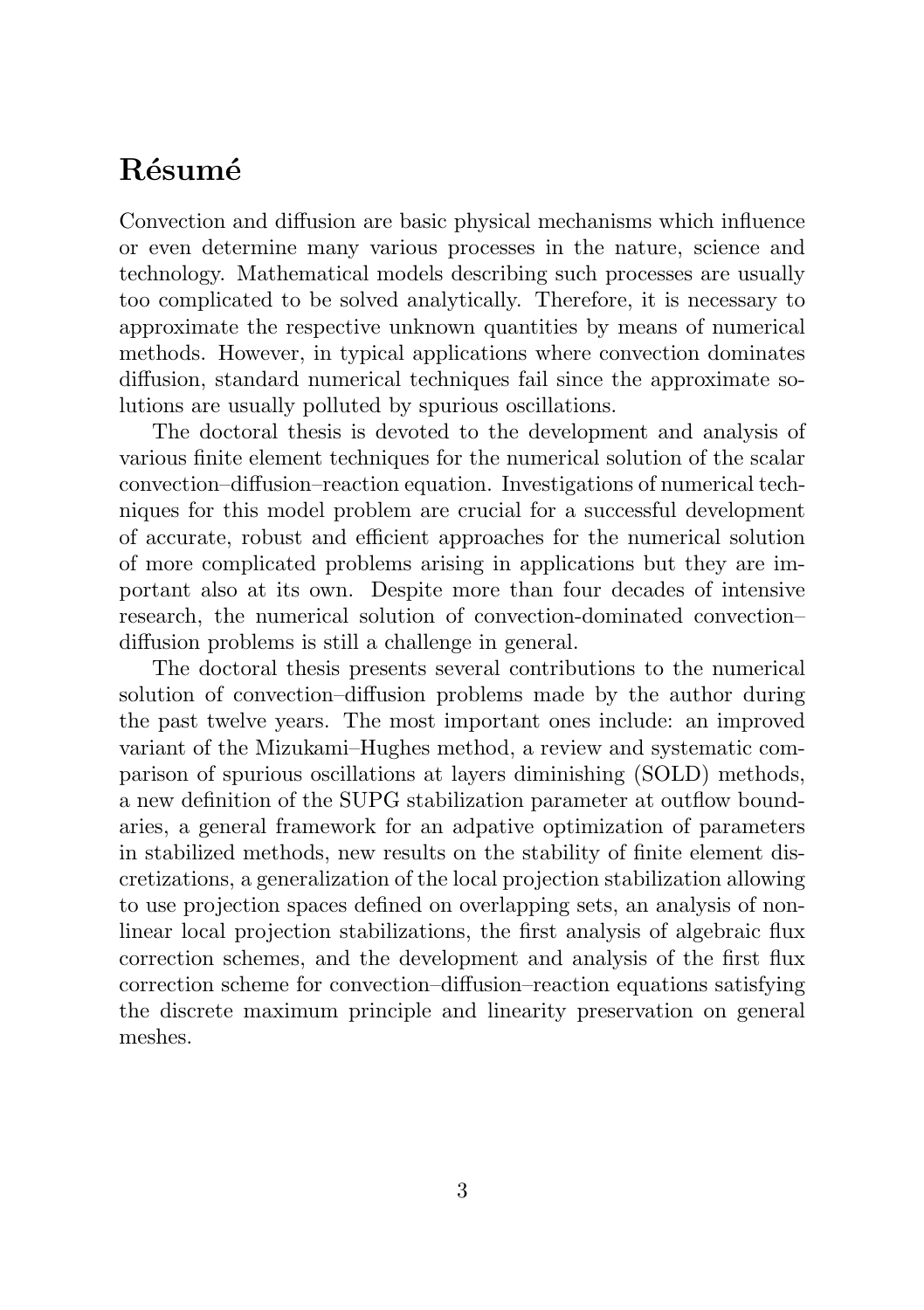### 1 Introduction

These theses summarize the contents of the doctoral thesis Finite Element Techniques for Convection–Diffusion Problems submitted to the Czech Academy of Sciences in partial fulfilment of the requirements for the scientific degree of Doctor Scientiarum. The doctoral thesis is a commented collection of 16 selected publications of the author which reflect his research on finite element techniques for convection–diffusion problems during the past twelve years. These publications are listed in Section 10 and they are referred to by  $[D1]$ ,  $[D2]$ ,...,  $[D16]$  in these theses.

The distribution of physical quantities in various physical, technical, biological and other processes is driven by basic physical mechanisms which are diffusion, convection, and reaction. Often, the diffusion is very small in comparison with the convection or reaction. This causes that the distribution of the respective quantity comprises so-called layers, which are narrow regions where the quantity changes abruptly. It is well known that standard discretizations then provide approximate solutions polluted by spurious oscillations unless the underlying mesh resolves the layers, see, e.g., the monograph [51]. Consequently, special discretization techniques (so-called stabilized methods) have to be applied which always introduce a certain amount of artificial diffusion that should suppress the spurious oscillations but also typically increases the smearing of the layers. Therefore, it is usually still a challenge to obtain an accurate approximate solution, despite the huge amount of research on appropriate discretizations during the last four decades.

The simplest model for the above-mentioned class of problems is a scalar steady-state convection–diffusion–reaction equation

(1) 
$$
-\varepsilon \Delta u + \mathbf{b} \cdot \nabla u + c u = f \quad \text{in } \Omega,
$$

where  $\Omega \subset \mathbb{R}^d$ ,  $d \in \{1, 2, 3\}$ , is a bounded domain,  $\varepsilon > 0$  is a constant diffusion parameter,  $\boldsymbol{b}$  is a convection field,  $c$  is a reaction coefficient, and  $f$  is a term describing sources and sinks. The unknown function  $u$ represents, e.g., the temperature in modeling the energy balance, or the concentration or mass fraction in modeling mass balances. Throughout these theses, we shall suppose that the data satisfy the usual technical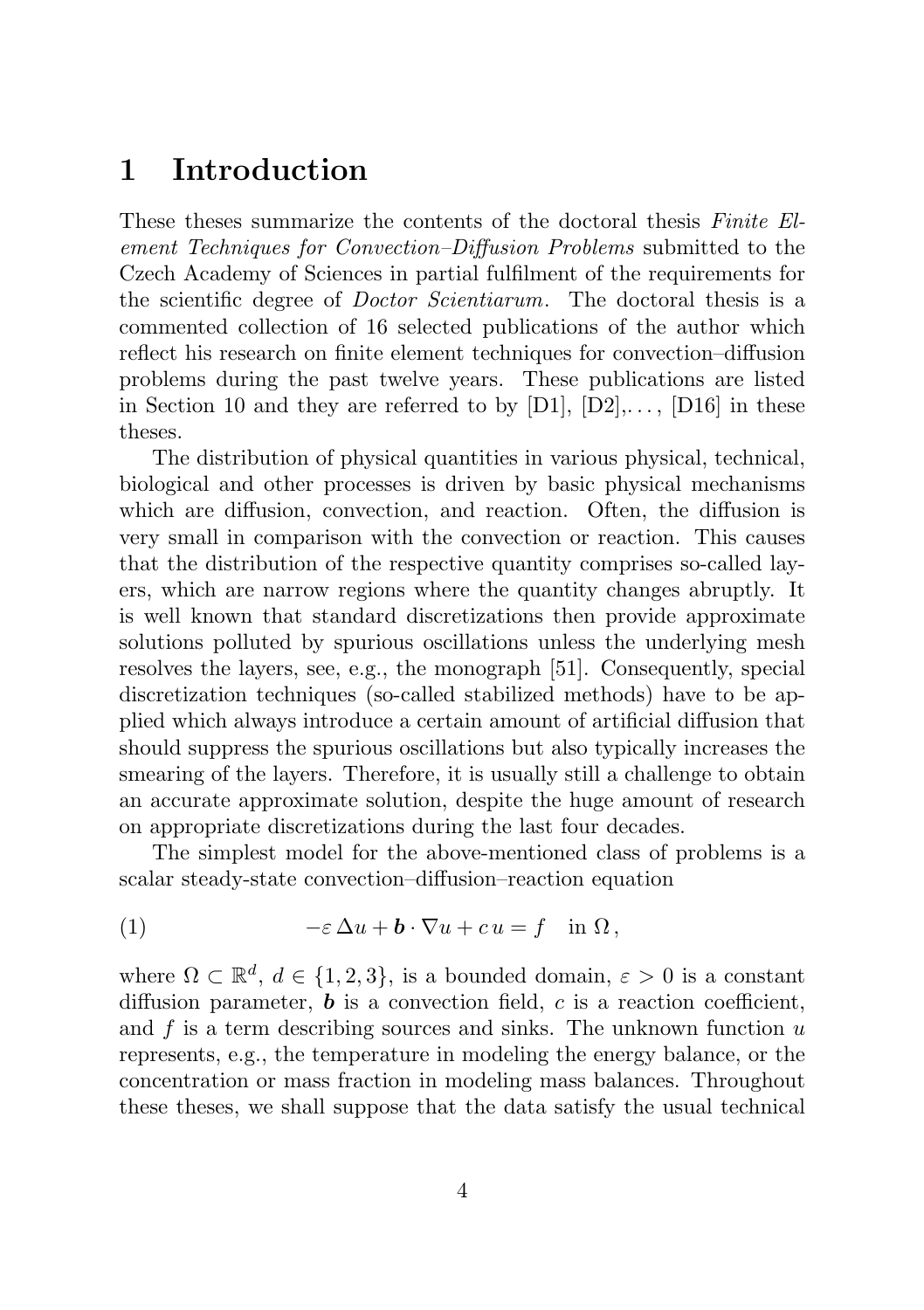assumption

(2) 
$$
\sigma := c - \frac{1}{2} \operatorname{div} \boldsymbol{b} \ge 0.
$$

To obtain a well-posed problem, (1) has to be equipped with appropriate boundary conditions on the boundary  $\partial\Omega$  of  $\Omega$ . To simplify the presentation of numerical methods in these theses, we shall consider

(3) 
$$
u = 0
$$
 on  $\partial\Omega$ .

Nevertheless, the properties of the methods will be illustrated by an example with nonhomogeneous Dirichlet boundary conditions. The extension of the methods to this case is straightforward. More general boundary conditions can be found in the publications contained in the doctoral thesis.

To solve the equation (1) numerically, various methods can be applied: the finite difference method, finite volume method, finite element method, discontinuous Galerkin method, or spectral method, to name the most common ones. For each of these methods, many contributions on its application to the numerical solution of (1) can be found in the literature. The doctoral thesis is devoted exclusively to the application of the finite element method which we prefer because of its flexibility in treating complex geometries, easy incorporation of natural boundary conditions and suitability for theoretical investigations due to its functional analytical setting based usually on Hilbert spaces.

It should be emphasized that the model (1) as a stand-alone equation is considered because, on the one hand, it comprises the effects of diffusion, convection, and reaction and, on the other hand, it simplifies the analysis of numerical techniques for its solution. Nevertheless, also for this simplest available model, there are many discretizations the analysis of which still remains an open problem. In applications, equations of type (1) are often a part of complex systems of equations. For example, they may be coupled with the Navier–Stokes equations describing the convection  $\boldsymbol{b}$  which is, in turn, influenced by the temperature or concentrations determined by equations of type (1).

This work is mainly devoted to studies of numerical techniques for the equation (1) in the convection-dominated regime characterized by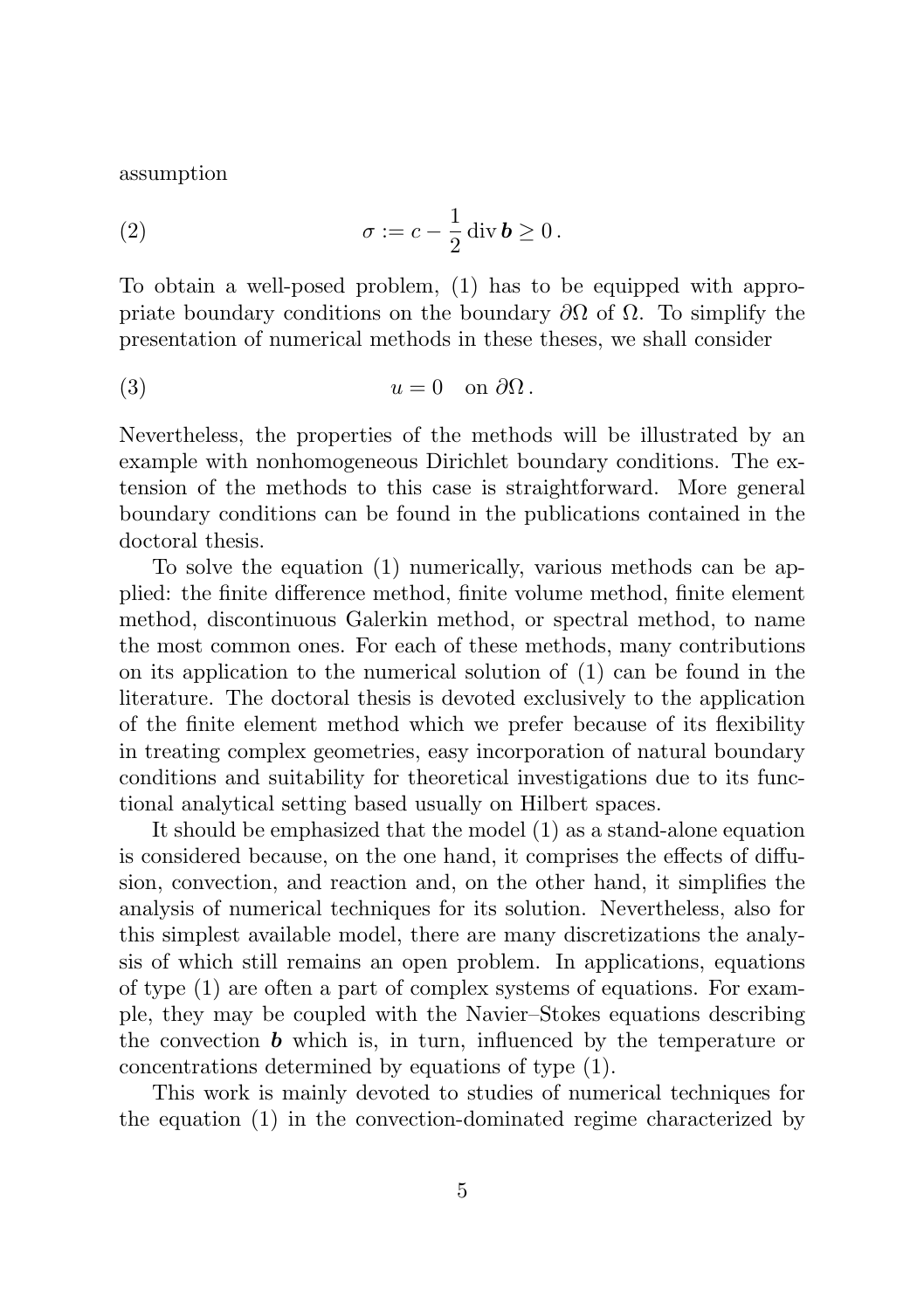the conditions  $\varepsilon \ll ||\boldsymbol{b}||_{L^{\infty}}$  and  $||c||_{L^{\infty}} \le ||\boldsymbol{b}||_{L^{\infty}}$ , which is the case usually encountered in applications. As already mentioned, the main feature of solutions in this regime is the appearance of layers, i.e., narrow regions with large gradients of the solution. Then the standard Galerkin finite element method applied to (1) (see Section 2), which corresponds to central finite differencing for constant data and suitable meshes, leads to heavily oscillating solutions unless the layers are resolved by the respective mesh. Therefore, much research has been devoted to the development of numerical methods using anisotropic layer-adapted meshes. Such meshes can be defined either a priori (see, e.g., [44, 51]) or a posteriori by means of adaptive techniques (see, e.g., [1, 52]). Nevertheless, since the layer width is proportional to  $\sqrt{\varepsilon}$  or even  $\varepsilon$  (depending on the type of layer), the geometric resolution of the layers is often not feasible due to high memory and computational time requirements. Therefore, it is important to develop numerical methods providing sufficiently accurate results also on meshes which are coarse in comparison with the width of the layers. This is the main aim of this work.

To suppress the oscillations present in Galerkin solutions obtained on coarse meshes, various stabilized methods have been developed, see, e.g., [51, 50, 31] for reviews. The stabilizing effect of these approaches can be characterized by the artificial diffusion they add to the underlying Galerkin discretization. To diminish the spurious oscillations to a sufficient extent, the artificial diffusion has to be sufficiently large. However, to avoid an excessive smearing of the layers, the artificial diffusion is not allowed to be too large. Consequently, the design of a proper stabilization is very difficult. Despite more than four decades of research, there is so far no efficient discretization for (1) available which would produce accurate numerical solutions (in particular, with sharp layers at correct positions) without unphysical features (e.g., negative concentrations). This statement is supported by theoretical and numerical studies in, e.g., [3, 29, 30] and [D3,D4].

### 2 Galerkin method and SUPG method

The Galerkin finite element discretization of the problem (1), (3) defines an approximate solution  $u_h$  from a finite element space  $V_h$  approximating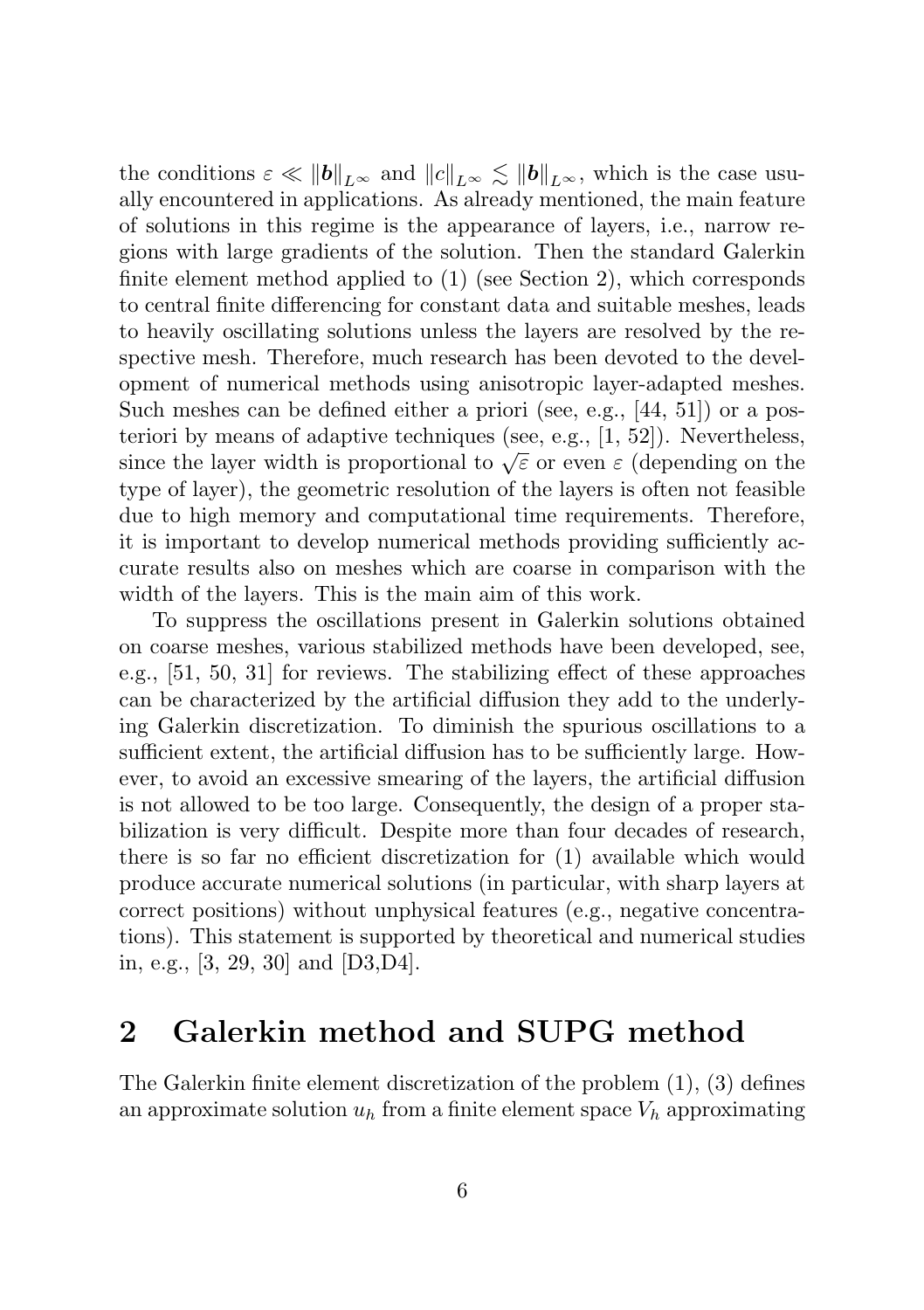the Sobolev space  $H_0^1(\Omega)$  as the solution of the variational problem

(4) 
$$
a(u_h, v_h) = (f, v_h) \quad \forall \ v_h \in V_h,
$$

where

$$
a(u_h, v_h) = \varepsilon (\nabla u_h, \nabla v_h) + (\boldsymbol{b} \cdot \nabla u_h, v_h) + (c u_h, v_h)
$$

and  $(\cdot, \cdot)$  denotes the inner product in  $L^2(\Omega)$  or  $L^2(\Omega)^d$ . As we already mentioned in the preceding section, this discretization is not appropriate in the convection-dominated regime and has to be stabilized.

One of the most successful linear stabilizations is the streamline upwind Petrov–Galerkin (SUPG) finite element method [25, 12] which consistently introduces artificial diffusion along streamlines. It combines good stability properties with a high accuracy away from layers. Because this method will be frequently discussed throughout these theses, it will be now formulated for the equation (1) in detail.

The SUPG method adds a weighted residual of (1) to the Galerkin method and defines the approximate solution  $u_h \in V_h$  by

(5) 
$$
a(u_h, v_h) + \sum_{T \in \mathcal{F}_h} (-\varepsilon \Delta u_h + \mathbf{b} \cdot \nabla u_h + c u_h - f, \tau \mathbf{b} \cdot \nabla v_h)_T
$$

$$
= (f, v_h) \quad \forall \ v_h \in V_h,
$$

where  $\mathscr{T}_h$  is a triangulation of  $\Omega$  used for defining the finite element space  $V_h$ ,  $\tau$  is a nonnegative stabilization parameter (typically constant on each  $T \in \mathcal{T}_h$ , and  $(\cdot, \cdot)_T$  denotes the inner product in  $L^2(T)$  or  $L^2(T)^d$ . The additional term is written as a sum of local contributions since the operator  $\Delta$  usually cannot be applied to  $u_h$  globally. The parameter  $\tau$  determines the amount of the artificial diffusion added by the SUPG method to the Galerkin discretization. For linear or bilinear finite elements, it is often defined, on any element  $T \in \mathcal{T}_h$ , by the formula

(6) 
$$
\tau|_T = \frac{h_T}{2|\mathbf{b}|} \left( \coth Pe_T - \frac{1}{Pe_T} \right)
$$
 with  $Pe_T = \frac{|\mathbf{b}| h_T}{2 \varepsilon}$ ,

which originates from the one-dimensional case. The notation  $Pe_T$  is used for the Péclet number, which determines whether the problem is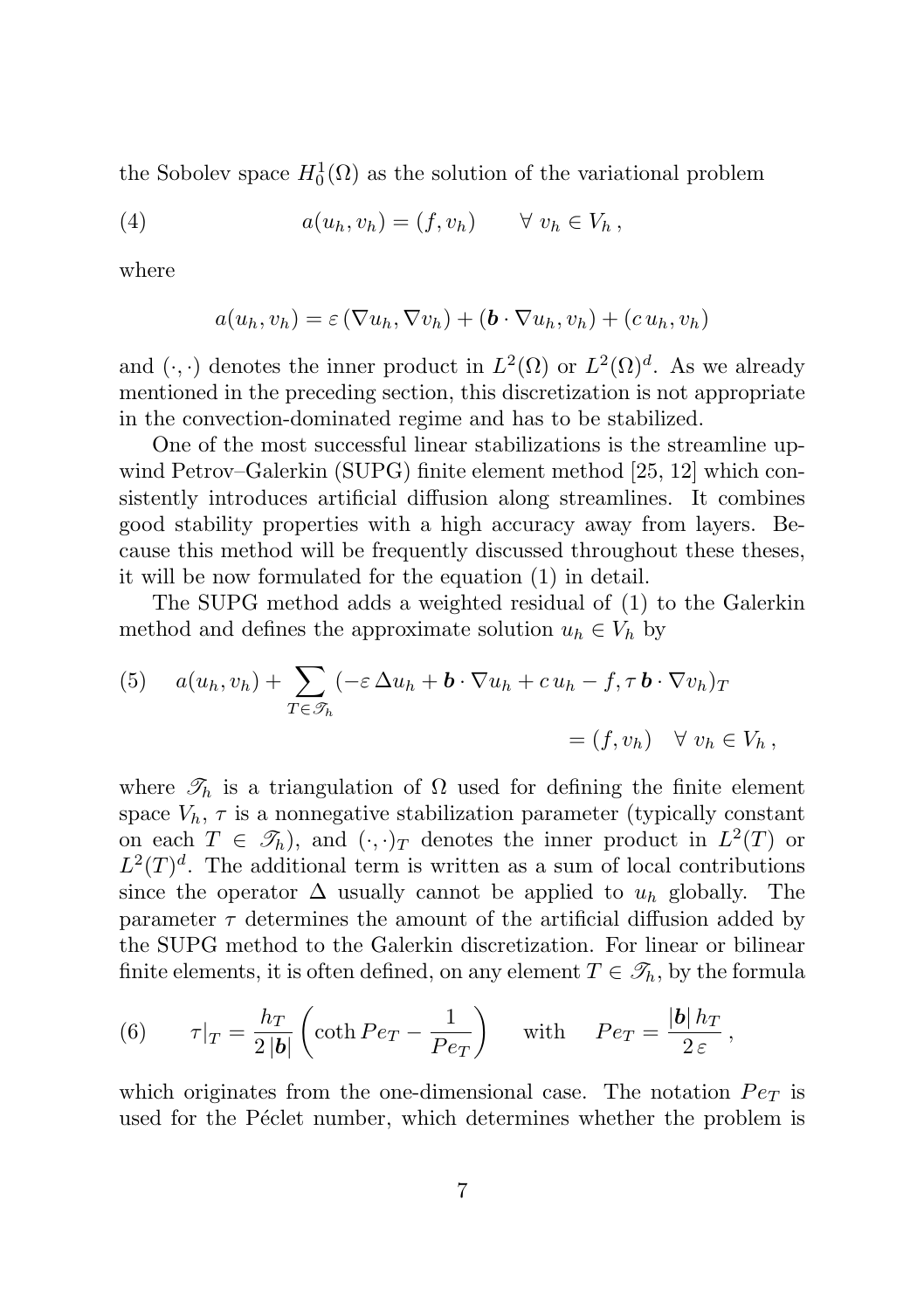

Figure 1: Exact solution of Example 1 (left) and its SUPG approximation (right) (Fig. 5 from [D4]).

locally convection-dominated or diffusion-dominated, and  $h_T$  is the element diameter in the direction of the convection vector  $\boldsymbol{b}$ . We refer to [D3] for various justifications of this formula and for a precise definition of  $h_T$ . If  $\tau$  satisfies suitable assumptions, one can prove the stability and an error estimate for (5) with respect to the norm

(7) 
$$
\|v\|_{SUPG} = \left(\varepsilon\,|v|_{1,\Omega}^2 + \|\sigma^{1/2} v\|_{0,\Omega}^2 + \|\tau^{1/2} \, \boldsymbol{b} \cdot \nabla v\|_{0,\Omega}^2\right)^{1/2},
$$

where we use  $\sigma$  from (2),  $|\cdot|_{1,\Omega}$  is the usual seminorm in  $H_0^1(\Omega)$  and  $\lVert \cdot \rVert_{0,\Omega}$ is the norm in  $L^2(\Omega)$ . The SUPG method represents a significant improvement in comparison with the Galerkin method, nevertheless, since it is not a monotone method, it may compute solutions suffering from spurious oscillations in layer regions. Let us demonstrate it by means of the following classical test problem.

**Example 1** The equation (1) is considered with  $\Omega = (0, 1)^2$ ,  $\varepsilon = 10^{-8}$ ,  $\mathbf{b} = (\cos(-\pi/3), \sin(-\pi/3))^T, c = 0, f = 0$ , and the boundary condition  $u = u_b$  on  $\partial\Omega$  with

$$
u_b(x,y) = \begin{cases} 0 & \text{for } x = 1 \text{ or } y \le 0.7, \\ 1 & \text{else.} \end{cases}
$$

The discontinuity in the boundary condition at the point  $(0, 0.7)$  is propagated by the convection into the interior of the computational domain, which creates an interior layer. Moreover, the boundary condition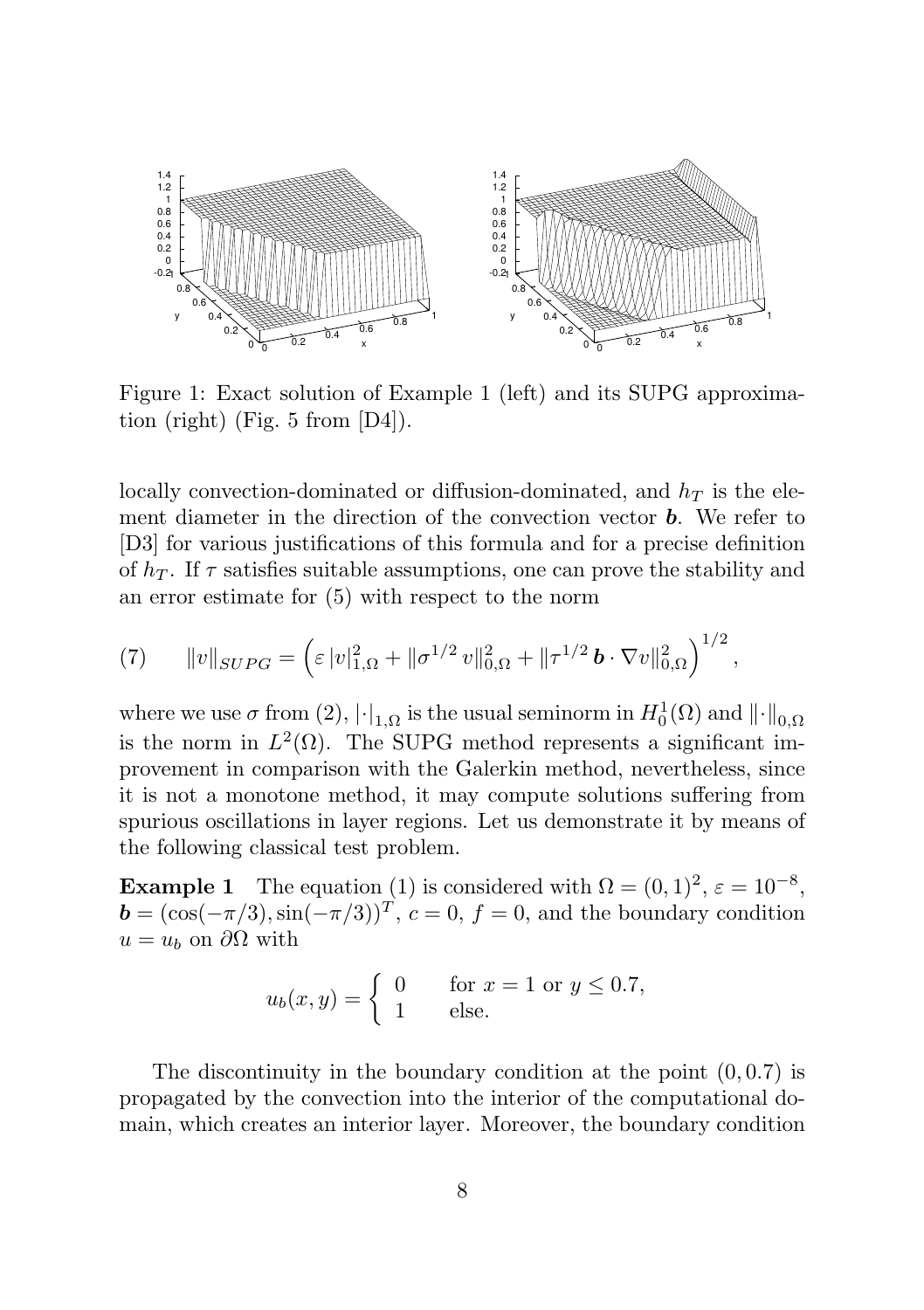

Figure 2: Type of the meshes used in the most computations (Fig. 3a from  $[D1]$ ).

 $u = 1$  is propagated to a boundary part where  $u = 0$ , which leads to two exponential boundary layers. The exact solution of this problem is shown in Fig. 1 (left). All numerical results presented in Sections 2–6 were computed using continuous piecewise linear functions on a mesh of the type depicted in Fig. 2. The SUPG solution for the stabilization parameter given in (6) can be seen in Fig. 1 (right). One can observe spurious oscillations along the interior layer and one of the boundary layers.

### 3 Mizukami–Hughes method

The Mizukami–Hughes method is an interesting approach proposed in [49] for a two-dimensional convection–diffusion equation (i.e., (1) with  $c = 0$  and  $d = 2$ ) discretized using a finite element space  $V_h$  consisting of continuous piecewise linear functions over a triangular mesh. To formulate the method, we denote by  $\varphi_1, \ldots, \varphi_M$  the standard piecewise linear basis functions of the space  $V_h$ . Then the Galerkin discretization (4) can be written in the form

$$
\varepsilon\left(\nabla u_h, \nabla \varphi_i\right) + \left(\mathbf{b} \cdot \nabla u_h, \varphi_i\right) = \left(f, \varphi_i\right), \qquad i = 1, \ldots, M.
$$

The Mizukami–Hughes method replaces the test functions  $\varphi_i$  by functions  $\tilde{\varphi}_i$  obtained by adding suitable constants to  $\varphi_i$  on the triangles forming its support. Then the approximate solution  $u_h \in V_h$  is defined by

$$
\varepsilon\left(\nabla u_h, \nabla \varphi_i\right) + \left(\mathbf{b} \cdot \nabla u_h, \widetilde{\varphi}_i\right) = \left(f, \widetilde{\varphi}_i\right), \qquad i = 1, \ldots, M.
$$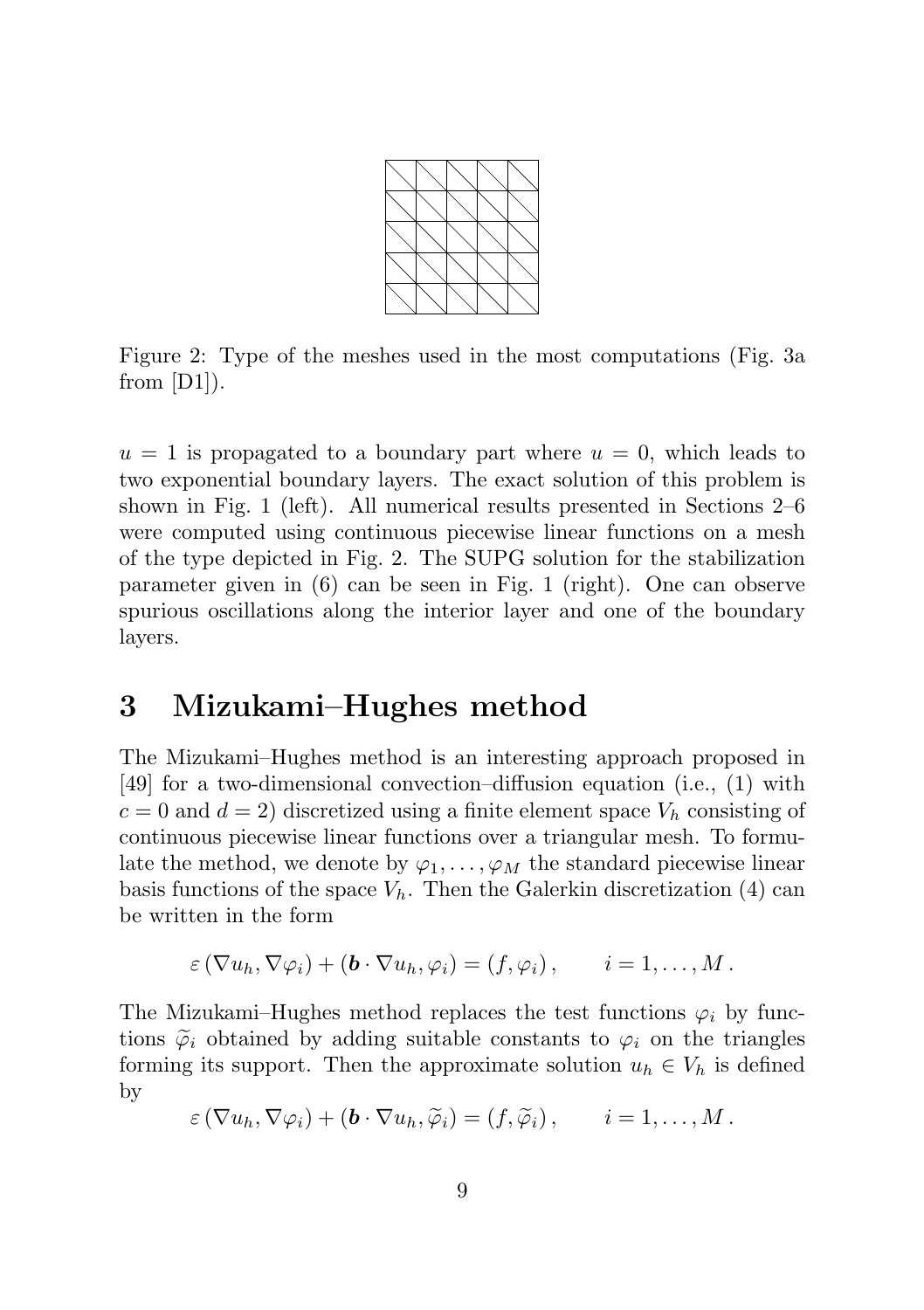Thus, it is a Petrov–Galerkin method like the SUPG method. It is assumed that  $\boldsymbol{b}$  is constant on each element of the triangulation; in practice, b is replaced by a piecewise constant approximation.

The idea of the Mizukami–Hughes method is to define the constants in the definition of the test functions  $\tilde{\varphi}_i$  in such a way that the lo-<br>cal finite element matrices corresponding to the convective term are of cal finite element matrices corresponding to the convective term are of nonnegative type, i.e., their row sums are nonnegative and off-diagonal entries are nonpositive. Whether this is possible depends on the orientation of  $\boldsymbol{b}$  with respect to the given element of the triangulation. However, Mizukami and Hughes made the important observation that u still solves the equation (1) if one replaces **b** by any function  $\ddot{b}$  such that  $\ddot{b} - b$  is orthogonal to  $\nabla u$ . This suggests to define the constants in the definition of the functions  $\tilde{\varphi}_i$  in such a way that the local convection matrix is of<br>nonnegative type for **b** replaced by a suitable function  $\tilde{b}$ , which is always nonnegative type for  $\boldsymbol{b}$  replaced by a suitable function  $\boldsymbol{b}$ , which is always possible. Since  $\nabla u$  is not known a priori, one obtains a nonlinear problem where the constants in the definition of  $\tilde{\varphi}_i$  depend on the unknown approximate solution  $u_h$ .

The Mizukami–Hughes method is probably the first nonlinear method for (1) satisfying the discrete maximum principle. Like for many other methods proposed later, see, e.g., [14, 15, 4], this property is proved only for weakly acute meshes, i.e., the magnitude of all angles in the triangles of the mesh is less than or equal to  $\pi/2$ . Nevertheless, it is also possible to derive methods for which the discrete maximum principle holds on arbitrary meshes, see Section 8. The discrete maximum principle is an important property which ensures that no spurious oscillations will appear, not even in the vicinity of sharp layers. In contrast to many methods satisfying the discrete maximum principle, the Mizukami–Hughes method does not lead to a pronounced smearing of layers and it often provides very accurate results.

However, we observed that, in some cases, the Mizukami–Hughes method does not lead to correct solutions. Moreover, sometimes it is very difficult to solve the nonlinear problem with a prescribed accuracy. Therefore, in [D1], we proposed several improvements of the method which correct the mentioned shortcomings and keep its quality in cases in which it works well. This was achieved by a more careful definition of the constants in the test functions  $\tilde{\varphi}_i$ . In particular, a continuous<br>dependence of these constants on the crientation of **b** and  $\nabla u$ , was in dependence of these constants on the orientation of **b** and  $\nabla u_h$  was in-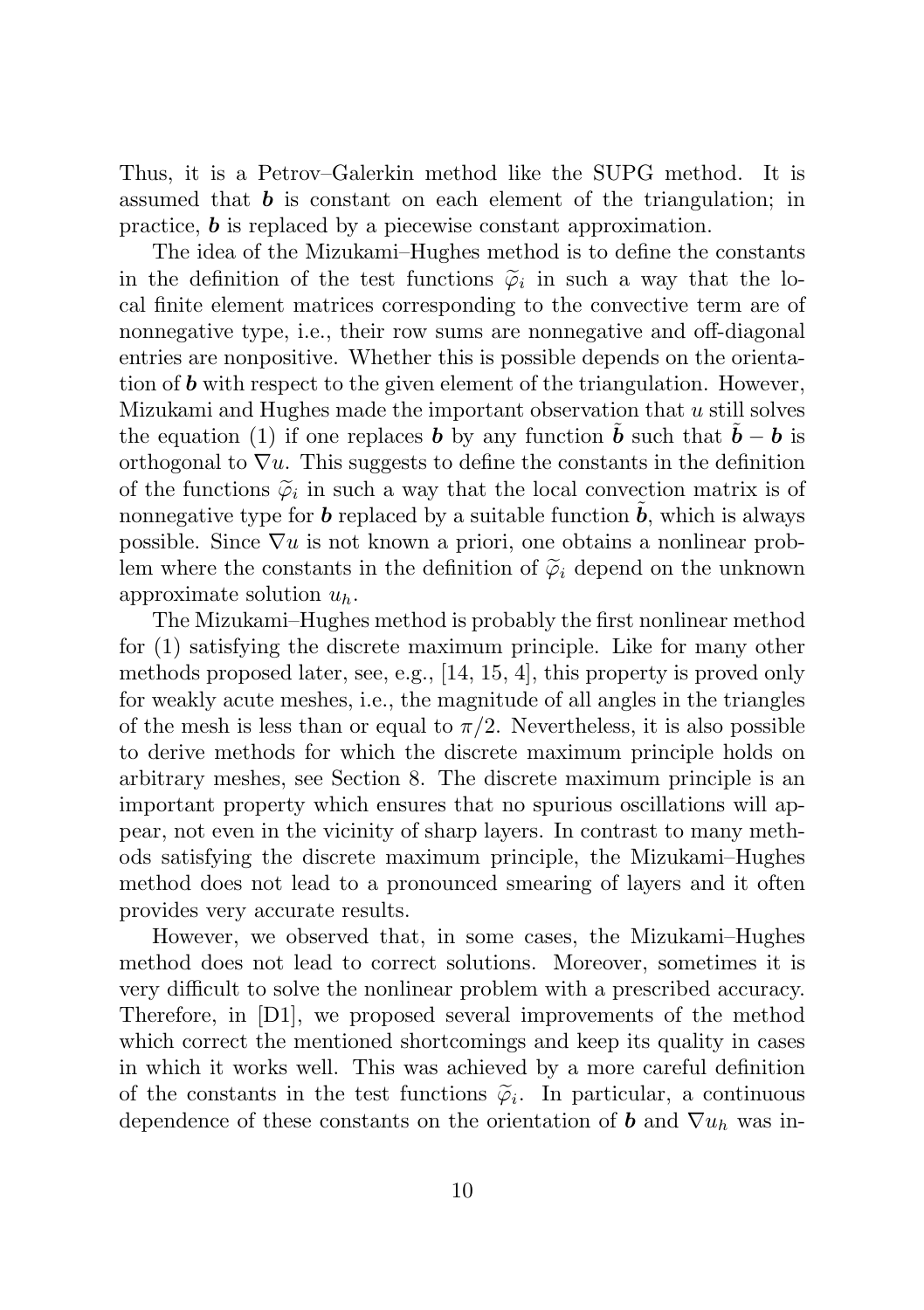

Figure 3: Approximate solution of Example 1 obtained using the improved Mizukami–Hughes method for  $\varepsilon = 10^{-7}$  (Fig. 12 from [D1]).

troduced. Moreover, the method was extended to convection–diffusion– reaction equations and to the three-dimensional case. It was shown that the improved method still satisfies the discrete maximum principle and its high accuracy was demonstrated by many numerical results. The superiority of the improved Mizukami–Hughes method to linear upwinding finite element methods satisfying the discrete maximum principle was clearly demonstrated in [32]. The approximate solution of Example 1 obtained using the improved Mizukami–Hughes method on a mesh of the type from Fig. 2 is depicted in Fig. 3. One can observe a perfect approximation of the boundary layers and an acceptable smearing of the interior layer, without any spurious oscillations.

Both the Mizukami–Hughes method in [49] and its improved variant in [D1] were designed for the strongly convection-dominated case  $\varepsilon \ll |\mathbf{b}|$ . In [D2], the method was extended to the whole range of the diffusion parameter and it was proved that the extended method satisfies the discrete maximum principle. The favourable properties of the new method were illustrated by means of numerical experiments.

A drawback of both the original and the improved versions of the Mizukami–Hughes method is that no existence, uniqueness and convergence results are available. Moreover, it seems to be rather difficult to generalize the method to more complicated problems or to other types of finite elements. So far, only a variant for bilinear finite elements is available, see [33].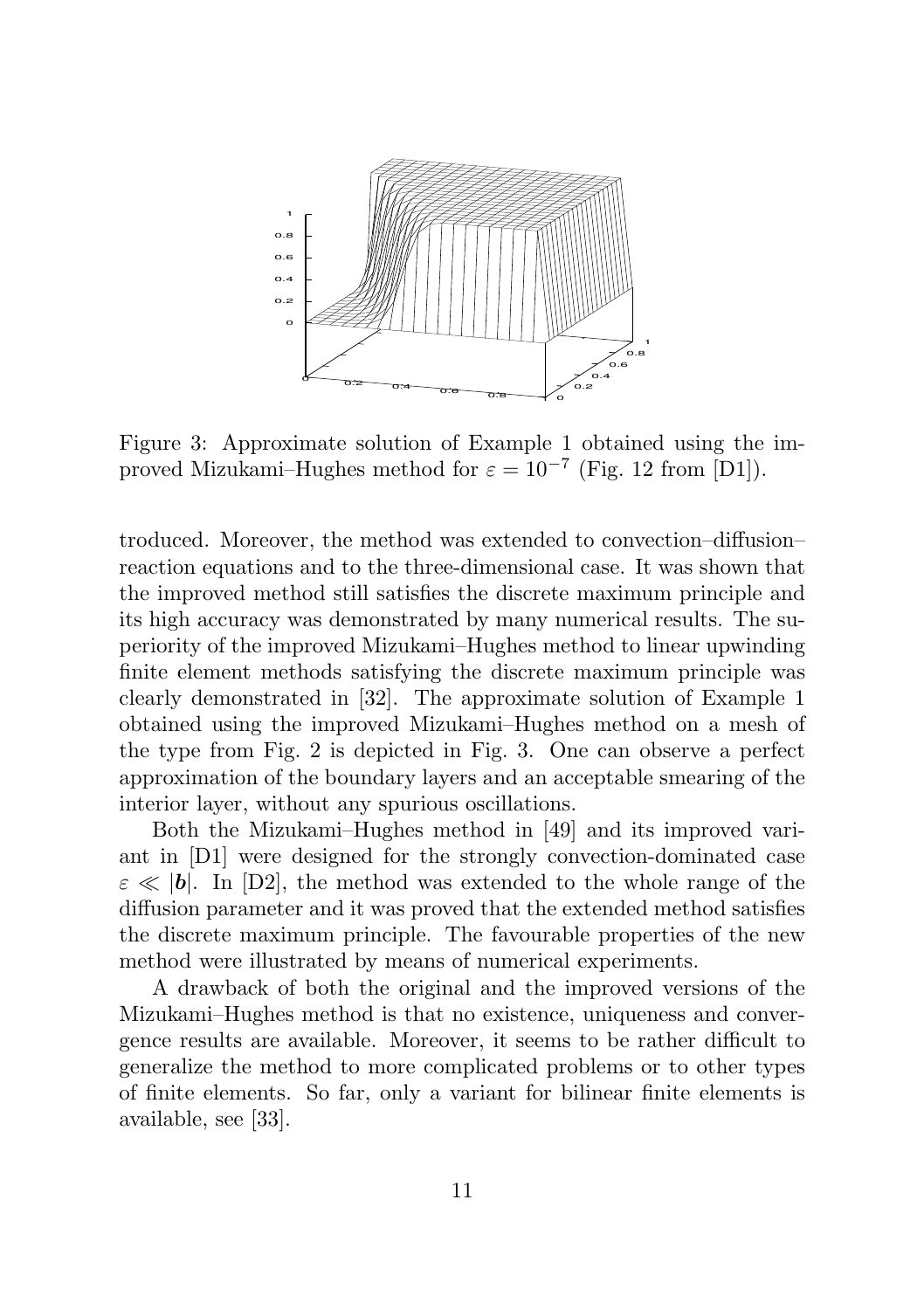### 4 SOLD methods

The SUPG method formulated in Section 2 (like many other approaches adding a linear stabilization term to the Galerkin discretization, see, e.g., [13, 19, 24, 48]) significantly reduces the spurious oscillations present in Galerkin solutions but does not preclude small over- and undershoots in the vicinity of layers. Although the remaining nonphysical oscillations are often small in magnitude, they are not permissible in many applications. An example are chemically reacting flows where it is essential to guarantee that the concentrations of all species are nonnegative. Another example are free-convection computations where temperature oscillations create spurious sources and sinks of momentum that effect the computation of the flow field. The small spurious oscillations may also deteriorate the solution of nonlinear problems, e.g., in two-equations turbulence models or in numerical simulations of compressible flow problems, where the solution may develop discontinuities (shocks) whose poor resolution may effect the global stability of the numerical calculations.

The above-mentioned spurious oscillations in SUPG solutions indicate that using the streamlines as upwind direction is not always sufficient. Therefore, as a remedy, various nonlinear terms introducing artificial crosswind diffusion in the neighborhood of layers have been proposed to be added to the SUPG formulation in order to obtain a method which is monotone, at least in some model cases, or which at least reduces the local oscillations. This procedure is often referred to as discontinuity capturing or shock capturing, nevertheless, we prefer to call these methods spurious oscillations at layers diminishing (SOLD) methods, which we regard as more apposite.

It may be surprising that nonlinear methods are applied to the numerical solution of the linear equation (1). However, for the limit  $\varepsilon = 0$ , the famous Godunov theorem [22] states that a linear monotone discretization is at most of first order convergence so that applying linear methods limits the accuracy if one insists on the monotonicity. We are not aware of an analogous mathematical theorem for  $\varepsilon > 0$ , but numerical experience suggests that the situation is similar for the case of small  $\varepsilon$ .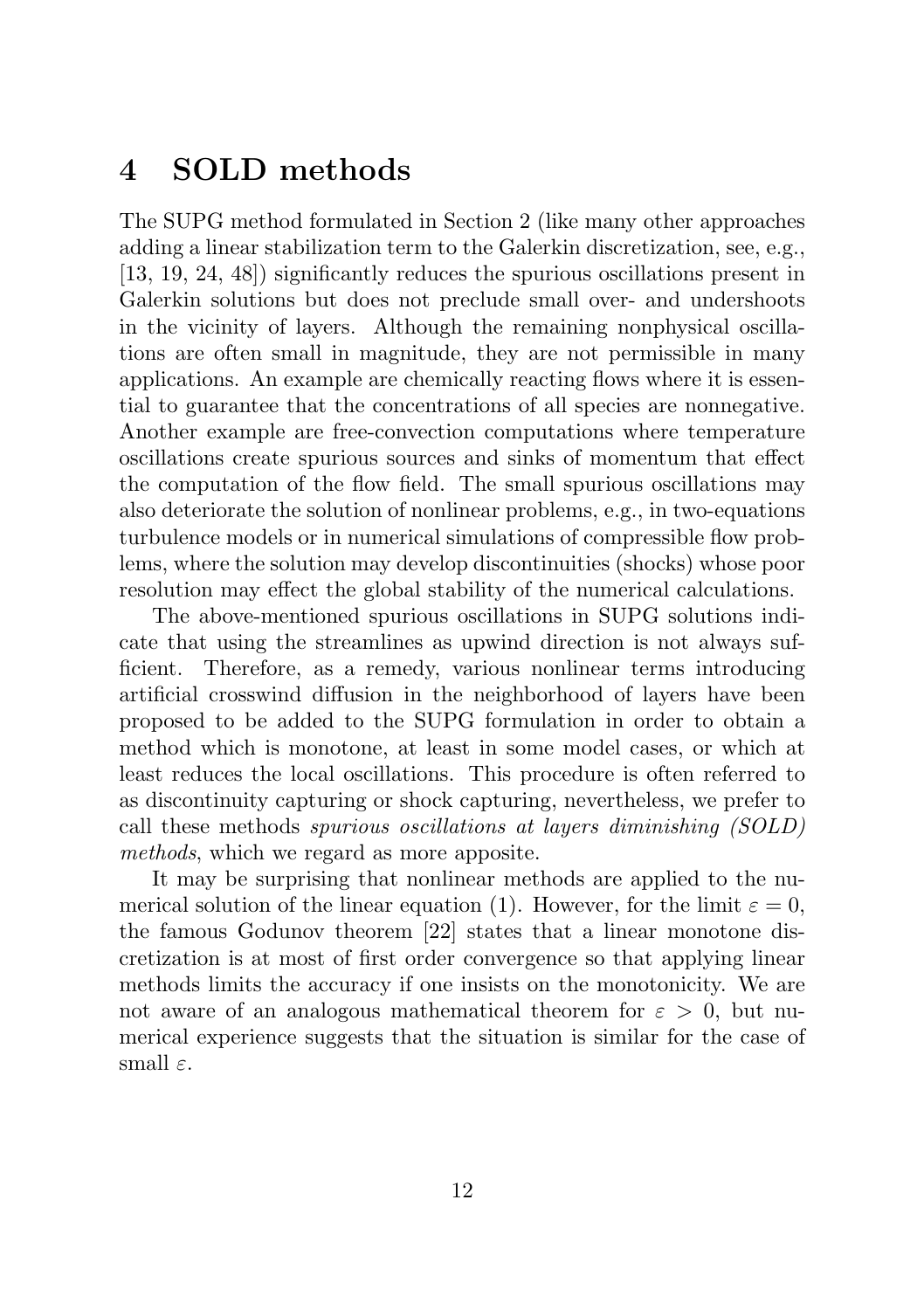A typical SOLD term added to the left-hand side of (5) is of the form

$$
\left(\widetilde{\varepsilon}(u_h)\,\nabla u_h,\nabla v_h\right)
$$

or

(9) 
$$
(\widetilde{\varepsilon}(u_h) D \nabla u_h, \nabla v_h),
$$

where  $\tilde{\varepsilon}(u_h)$  is a nonnegative solution-dependent artificial diffusion parameter and  $D$  is the projection onto the line or plane orthogonal to  $\bm{b}$ . Thus, the term in (8) introduces an isotropic artificial diffusion whereas the term in (9) adds a crosswind artificial diffusion. An example of  $\tilde{\varepsilon}(u_h)$ is a modification of the artificial diffusion parameter by Codina [18] proposed in [D3], which is given by

(10) 
$$
\widetilde{\varepsilon}(u_h)|_T = \max\left\{0, \eta \, \frac{\text{diam}(T) \, |R_h(u_h)|}{2 \, |\nabla u_h|} - \varepsilon\right\}
$$

on any element T of the triangulation. Here,  $\text{diam}(T)$  is the diameter of T,  $\eta > 0$  is a user-chosen parameter (e.g.,  $\eta = 0.7$  for linear finite elements) and

(11) 
$$
R_h(u_h) = -\varepsilon \Delta u_h + \mathbf{b} \cdot \nabla u_h + c u_h - f
$$

is the residual. The result of an application of the SOLD method (9), (10) to Example 1 is shown in Fig. 4. The underlying SUPG method was used with the stabilization parameter defined in (6). One observes that the oscillations of the SUPG solution (cf. Fig. 1) are removed but the layers are slightly smeared. Nevertheless, on different types of meshes than that in Fig. 2, the SOLD method (9), (10) may provide solutions with spurious oscillations, cf., e.g., [D4, Fig. 8b].

The literature on SOLD methods is rather extended but the various numerical tests published in the literature do not allow to draw a clear conclusion concerning their advantages and drawbacks. Therefore, in [D3], we presented a review of the most published SOLD methods, discussed the motivations of their derivation, proposed some alternative choices of parameters and classified them. The review was followed by a numerical comparison of the considered SOLD methods at two test problems whose solutions possess characteristic features of solutions of (1).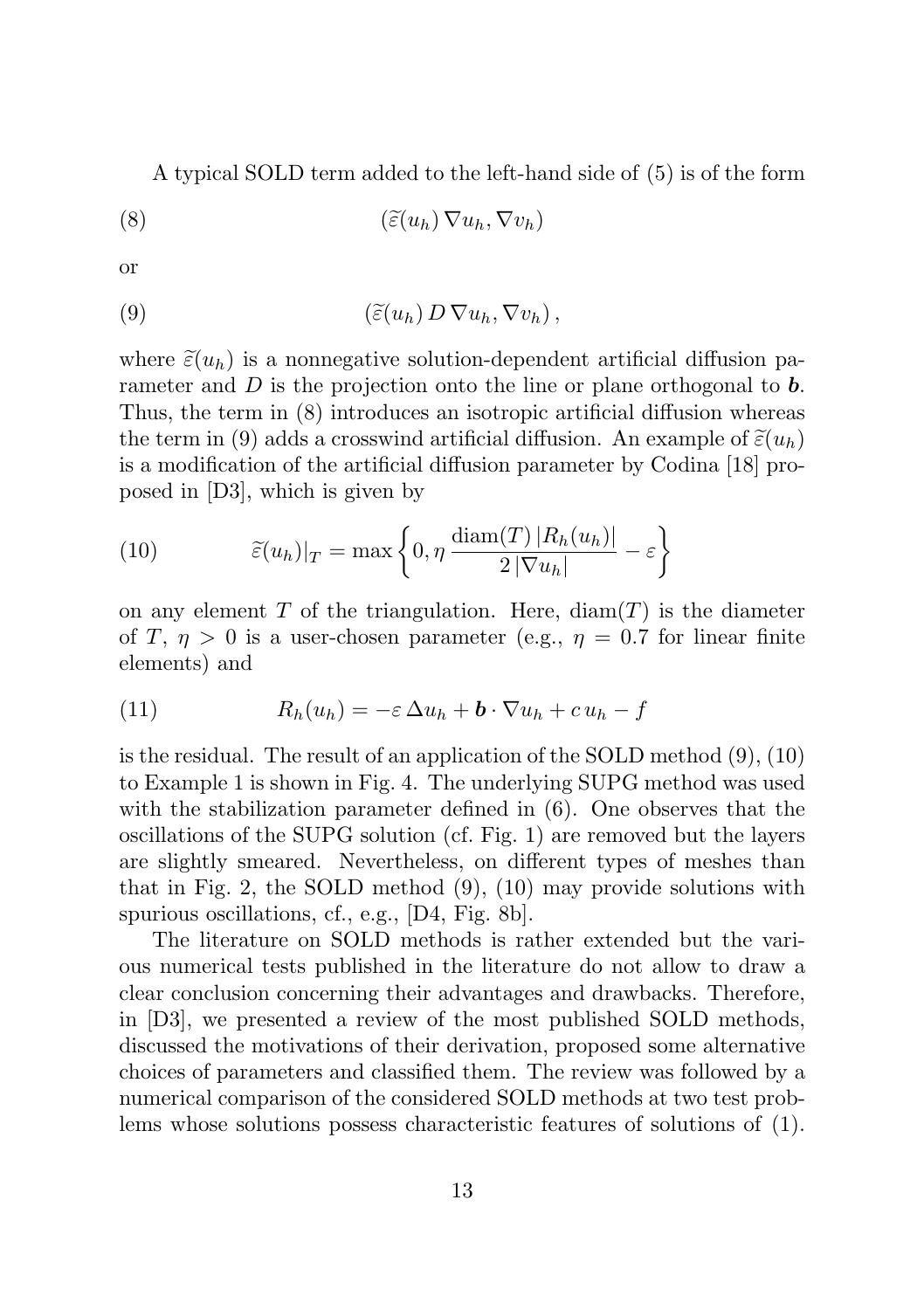

Figure 4: Approximate solution of Example 1 obtained using the SOLD method (9), (10) (Fig. 6.1b from [D7]).

The numerical results gave a first systematic insight into the behaviour of the SOLD methods and showed that the improved Mizukami–Hughes method was always the best method if the nonlinear iterations converged. Among the other SOLD methods, no one could be preferred in all cases but several methods were identified that should not be applied.

The studies in [D3] were followed by a second part published in [D4] where the most promising SOLD methods from the first part were investigated in more detail for linear and bilinear finite elements. Analytical and numerical studies showed that SOLD methods without user-chosen parameters are in general not able to remove the spurious oscillations of the solution obtained with the SUPG discretization. For methods with a free parameter, like the one in  $(9)$ ,  $(10)$ , values of the parameter could be derived in two examples such that the spurious oscillations were almost removed. It turned out that a spatially constant choice of the parameters was not sufficient in general and that the optimal parameters depended on the data of the problem and on the mesh. In addition, an example was presented for which none of the investigated methods provided a qualitatively correct approximate solution. The iterative solution of the nonlinear discrete problems was also studied. It was shown that the number of iterations or the convergence of the iterative process depend again on the problem, the mesh and the parameters of the SOLD methods. It could be observed that the convergence is often strongly influenced by the choice of an appropriate damping factor and a strategy was proposed for an automatic and dynamic computation of this factor. The studies in this paper revealed that it is in general completely open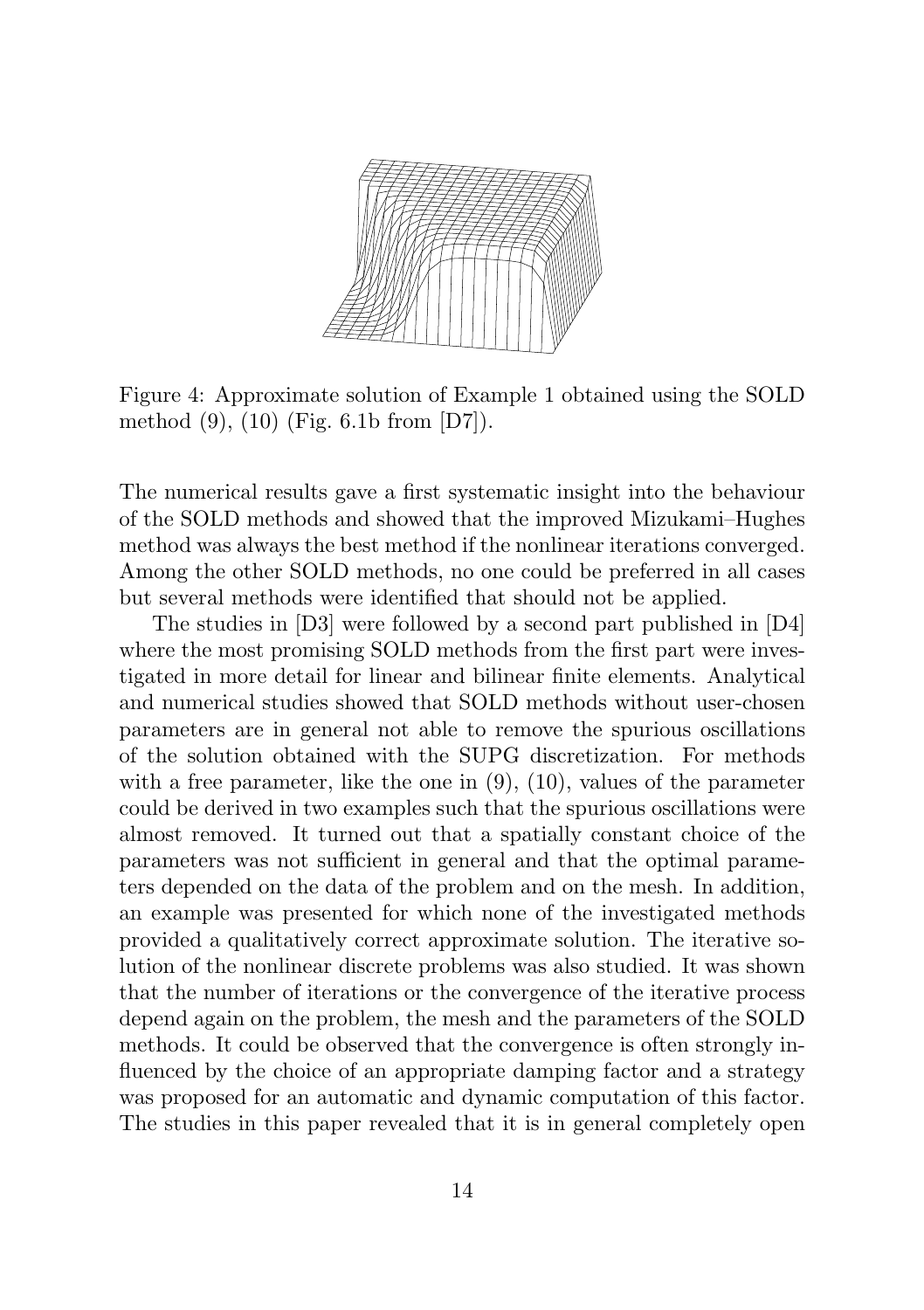how to obtain oscillation-free solutions using the considered classes of methods.

The papers [D3,D4] were supplemented by numerical studies for a convection–diffusion problem with a nonconstant convection field whose solution possesses interior layers in [D5]. This setting is closer to problems one encounters in applications than the test problems considered in the two previous publications. The conclusions were similar as in [D4]. Further comparisons of various SOLD methods can be found in [27, 28].

### 5 Choice of the SUPG stabilization parameter

The studies summarized in Section 4 showed that it is in general not clear how to design SOLD methods which would suppress the spurious oscillations present in SUPG solutions to a sufficient extent (without smearing the layers considerably). One possibility how to circumvent this problem is to try to improve the definition of the SUPG stabilization parameter. The formula (6) leads to nodally exact solutions in the onedimensional case under simplifying assumptions, see, e.g., [17], but in two and three dimensions it is not optimal in general. The choice of the stabilization parameter at characteristic layers has only a limited influence on the spurious oscillations appearing in these regions (cf., e.g., [46]), but there is a hope of improvement at outflow boundary layers.

One possibility how to define the SUPG stabilization parameter at outflow boundary layers was proposed in [D6] for linear triangular finite elements. To present this definition, let us first denote by  $G_h \subset \Omega$  the union of all triangles intersecting the outflow boundary of  $\Omega$  (i.e., the part of  $\partial\Omega$  where the product of **b** and the outward normal vector to  $\partial\Omega$ is positive). Then, by analogy to  $(6)$ , the parameter  $\tau$  is defined, on any triangle  $T \subset G_h$ , by

(12) 
$$
\tau|_T = \tau_0|_T \left(\coth Pe_T - \frac{1}{Pe_T}\right) \quad \text{with} \quad Pe_T = \frac{|b_T|h_T|}{2\,\varepsilon},
$$

where  $\tau_0$  is a piecewise constant function satisfying

(13) 
$$
\int_{G_h} \varphi_i + \tau_0 \mathbf{b} \cdot \nabla \varphi_i \, \mathrm{d} \mathbf{x} = 0, \qquad i = 1, \dots, M,
$$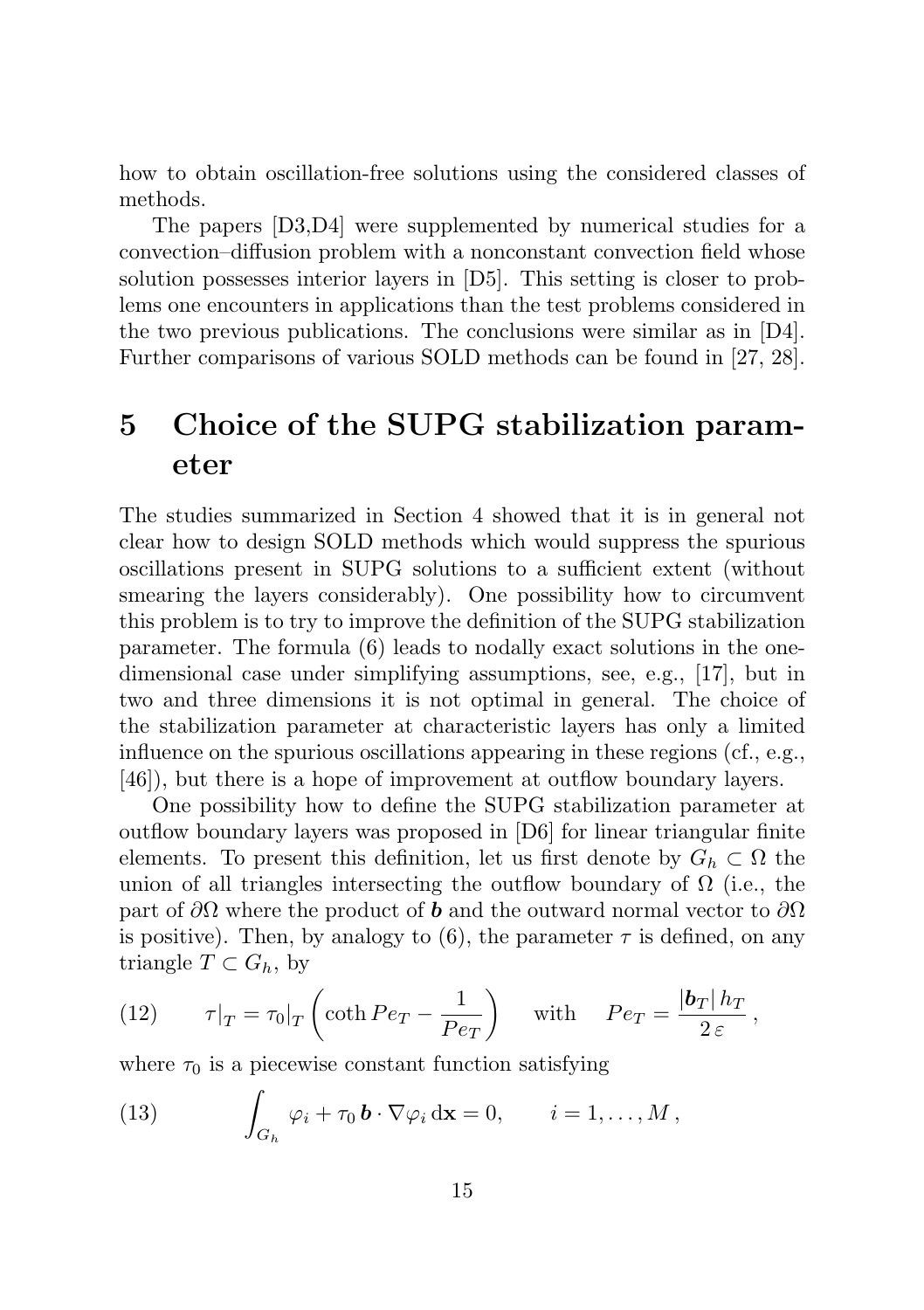

Figure 5: Approximate solution of Example 1 obtained using the SUPG method with  $\tau$  from (12) (left) and using this approach combined with the SOLD term  $(9)$ ,  $(10)$  away from the boundary layers (right) (Figs. 6.1c,d from [D7]).

 $\mathbf{b}_T$  is the mean value of  $\mathbf{b}$  on T, and  $\varphi_i$  are the same basis functions of  $V_h$ as in Section 3. On triangles  $T \not\subset G_h$ , the parameter  $\tau$  is defined by (6) with **b** replaced by  $b_T$ . It was shown in [D6] that a piecewise constant function  $\tau_0$  satisfying (13) exists and an algorithm how to construct it was given. Numerical results in [D6] demonstrate a significant reduction of spurious oscillations in approximate solutions in comparison to the standard choice of  $\tau$  given by (6) while accuracy away from layers is preserved. For simple model problems, even nodally exact solutions are obtained. Whereas all definitions of stabilization parameters published in the literature so far were based on local information on a given element of the triangulation, the results of [D6] show that this local information is not sufficient for obtaining oscillation-free SUPG solutions in general.

The choice of the SUPG stabilization parameter  $\tau$  introduced in [D6] was further discussed in [D7]. It was demonstrated that a combination of this choice of  $\tau$  and the SOLD method (9), (10) provides fairly satisfactory approximations of solutions to (1). The results of [D7] also show that it is essential to define both the parameter  $\tau$  and the mesh in such a way that the spurious oscillations in the SUPG solution are as small as possible. Otherwise the addition of a SOLD term cannot be expected to lead to an oscillation-free solution. Numerical tests in [D7] illustrate how small modifications of the mesh may significantly improve the quality of SUPG solutions.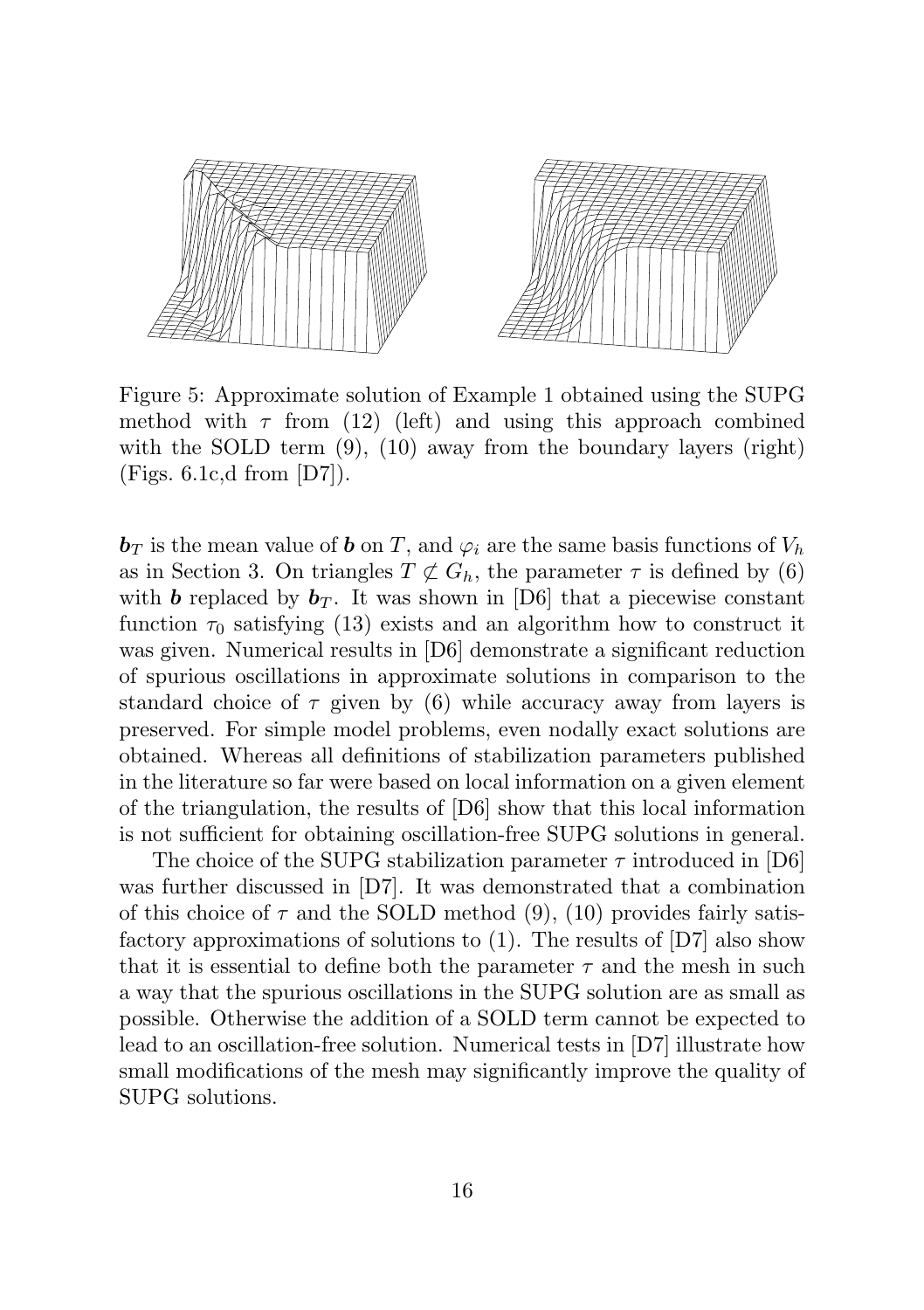Fig. 5 (left) shows that, along the boundary layers, the new definition of the SUPG stabilization parameter formulated in (12), (13) completely removes the oscillations present in the SUPG solution for  $\tau$  given by (6) and does not introduce any smearing of these layers. Of course, the oscillations along the interior layer still persist. They can be removed by adding the SOLD term (9), (10) away from the boundary layers, see Fig. 5 (right).

### 6 Adaptive optimization of stabilization parameters

The above discussion revealed that a basic problem of most of the stabilized methods is the design of appropriate stabilization parameters which would lead to sufficiently small nonphysical oscillations without compromising accuracy. As it follows from the publications discussed in Section 4, 'optimal' parameters depend on the data of the problem and the used mesh in a complicated way so that, in general, one cannot expect to be able to define them a priori. Therefore, in [D8], we proposed to compute the stabilization parameters a posteriori by minimizing a target functional characterizing the quality of the approximate solution. This is a nonlinear constraint optimization problem that has to be solved iteratively. A key component of this approach consists in the efficient computation of the Fréchet derivative of the functional with respect to the stabilization parameter. This was achieved by utilizing an adjoint problem with an appropriate right-hand side, which led to a new general framework for the optimization of parameters in stabilized methods for convection–diffusion equations. Benefits of this approach were demonstrated on its application to the optimization of a piecewise constant parameter  $\tau$  in the SUPG method.

The above-mentioned target functional can be defined, e.g., by

(14) 
$$
I_h(u_h) = ||R_h(u_h)||_{0,\Omega\setminus B_h}^2 + ||\phi(|D \nabla u_h)|)||_{L^1(\Omega\setminus B_h)},
$$

where  $R_h(u_h)$  is the residual defined in (11), D is the projection onto the line or plane orthogonal to **b** used in (9),  $B_h$  is the union of all elements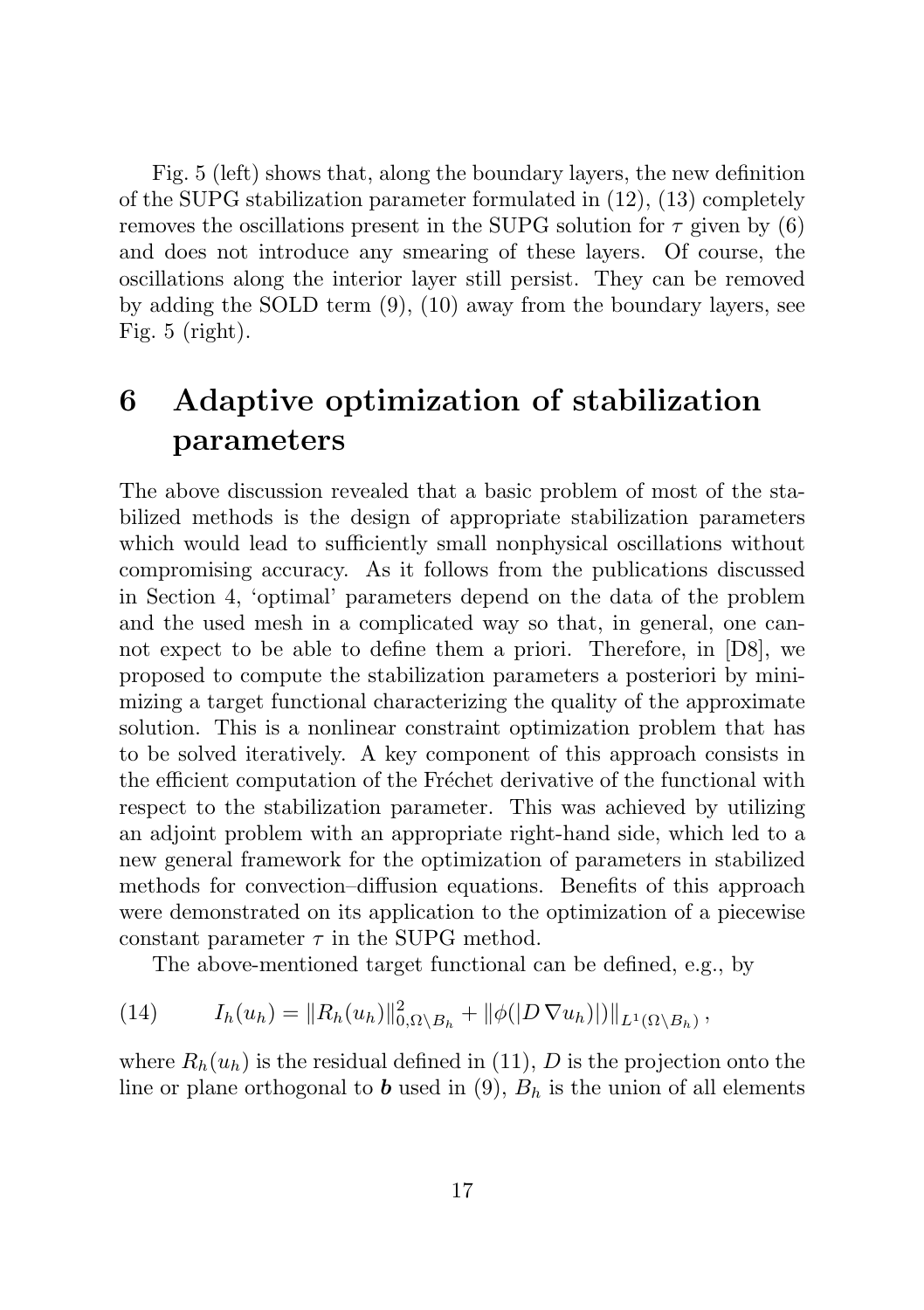of the triangulation  $\mathcal{T}_h$  intersecting the boundary of  $\Omega$ , and

$$
\phi(x) = \begin{cases} \sqrt{x} & \text{if } x \ge 1, \\ 0.5(5x^2 - 3x^3) & \text{if } x < 1. \end{cases}
$$

The set  $B_h$  is excluded from the computation of the integral terms in (14) since the contributions from this set would dominate the value of  $I_h$ and prevent the method from reducing spurious oscillations outside  $B_h$ sufficiently. Note that the error in  $B_h$  is large even for a nodally exact solution since the layers are not resolved by the mesh in the applications we have in mind. Thus, a significant reduction of the error in  $B_h$  is not possible. The second term in (14) controls the crosswind derivative of  $u_h$ and its minimization should lead to suppressing spurious oscillations in the crosswind direction which can be observed, e.g., in Fig. 5 (left). It is defined as the integral of  $\sqrt{|D \nabla u_h|}$  with a regularization of the square root near the origin. A motivation for this definition can be found in [D9]. The target functional defined in (14) gave the best results in [D8].

In [D9], the methodology proposed in [D8] was applied to the optimization of the parameters in a SOLD method. Since one of the most promising approaches among the SOLD methods seems to be the modified method of Codina (9), (10), we considered the SUPG method enriched by the crosswind artificial diffusion term (9) with

$$
\widetilde{\varepsilon}(u_h)|_T = \eta \, \frac{\text{diam}(T) \, |R_h(u_h)|}{2 \, |\nabla u_h|} \qquad \forall \, T \in \mathcal{T}_h \, .
$$

Both the parameters  $\tau$  and  $\eta$  were optimized as piecewise constant functions. In this way very accurate numerical results with steep layers and negligible spurious oscillations could be obtained. The only drawback of this approach is the increased computational cost connected with the solution of the optimization problem.

Two results of the parameter optimization for Example 1 are shown in Fig. 6. One observes that the optimization of the SUPG parameter leads to a perfect approximation of the boundary layers but the spurious oscillations along the interior layer are not removed completely. This can be accomplished by adding the SOLD term (9), (10) and optimizing the parameter  $\eta$  simultaneously with the parameter  $\tau$ , see Fig. 6 (right). One can observe that no additional smearing of the layers appears.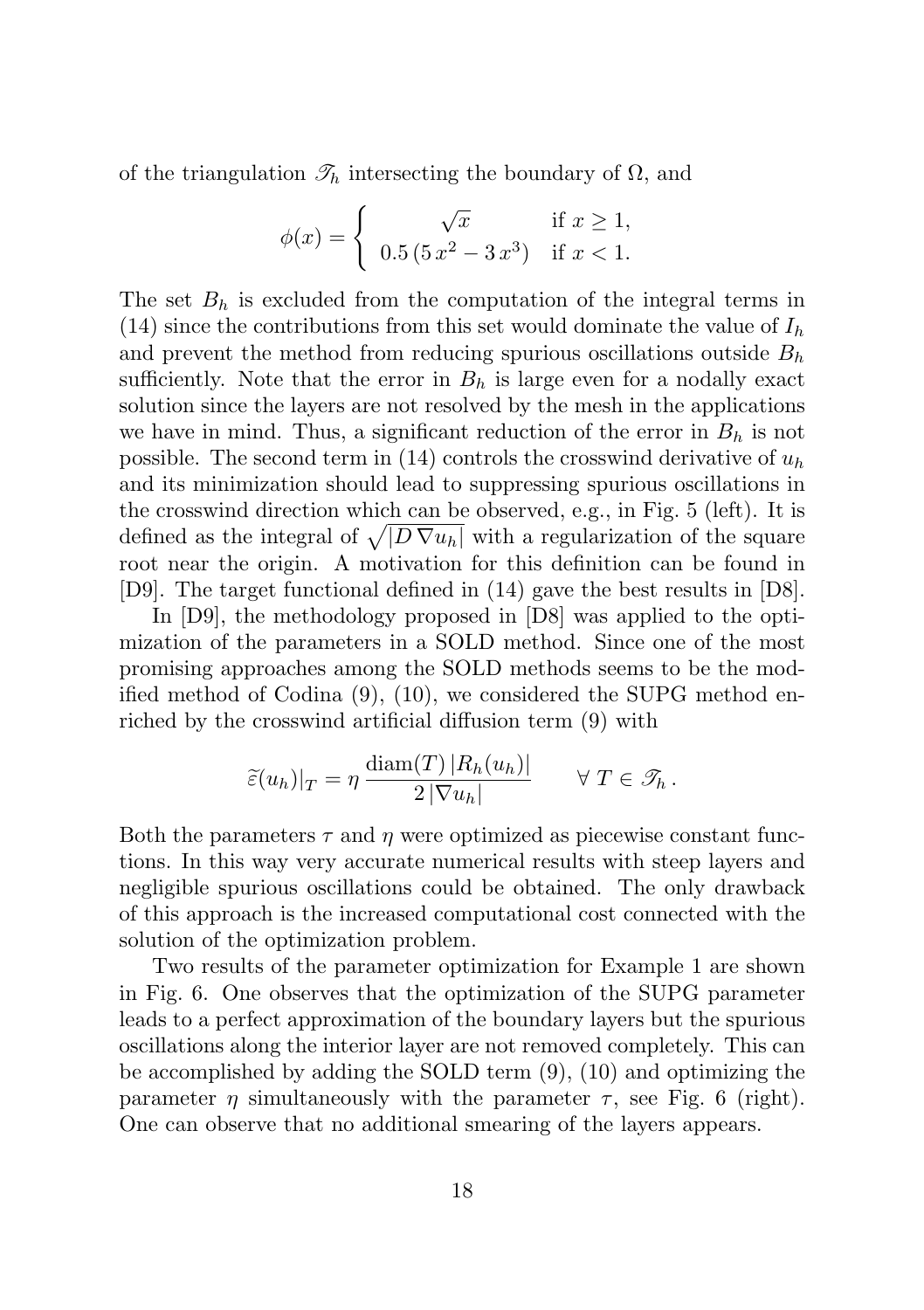

Figure 6: Results of the parameter optimization for Example 1: SUPG method (left) and the SOLD method (9), (10) (right) (Fig. 1 from [D9]).

### 7 Local projection stabilization

The enhanced stability of the SUPG method (5) in comparison with the Galerkin method (4) originates from the term  $(\mathbf{b} \cdot \nabla u_h, \tau \mathbf{b} \cdot \nabla v_h)$ . For several reasons, which will be mentioned below, it would be convenient to consider only this term instead of the whole weighted residual stabilization term in (5). Then, however, the resulting method would not be consistent and the accuracy of the method would considerably deteriorate. A possible remedy is to consider only a small-scale part of  $\mathbf{b} \cdot \nabla u_h$ defined using local projections into large-scale spaces. If the local projection spaces are chosen appropriately, the stability of the SUPG method is preserved without compromising the accuracy.

The local projection stabilization (LPS) was originally proposed in [6] as a technique for stabilizing discretizations of the Stokes problem in which both the pressure and the velocity components are approximated using the same finite element space. Later, the local projection method was extended to stabilization of convection dominated problems [7] and applied to various types of incompressible flow problems (see the review article [11]) and to convection–diffusion–reaction problems, see, e.g., [20, 35, 48]. To define a local projection stabilization of the Galerkin discretization (4), one introduces a second division  $\mathcal{M}_h$  of  $\Omega$  which typically consists of macroelements, i.e., unions of elements of  $\mathscr{T}_h$ . For each  $M \in \mathcal{M}_h$ , one introduces a finite dimensional space  $D_M \subset L^2(M)$ and defines an orthogonal  $L^2$  projection  $\pi_M$  of  $L^2(M)$  onto  $D_M$ . It is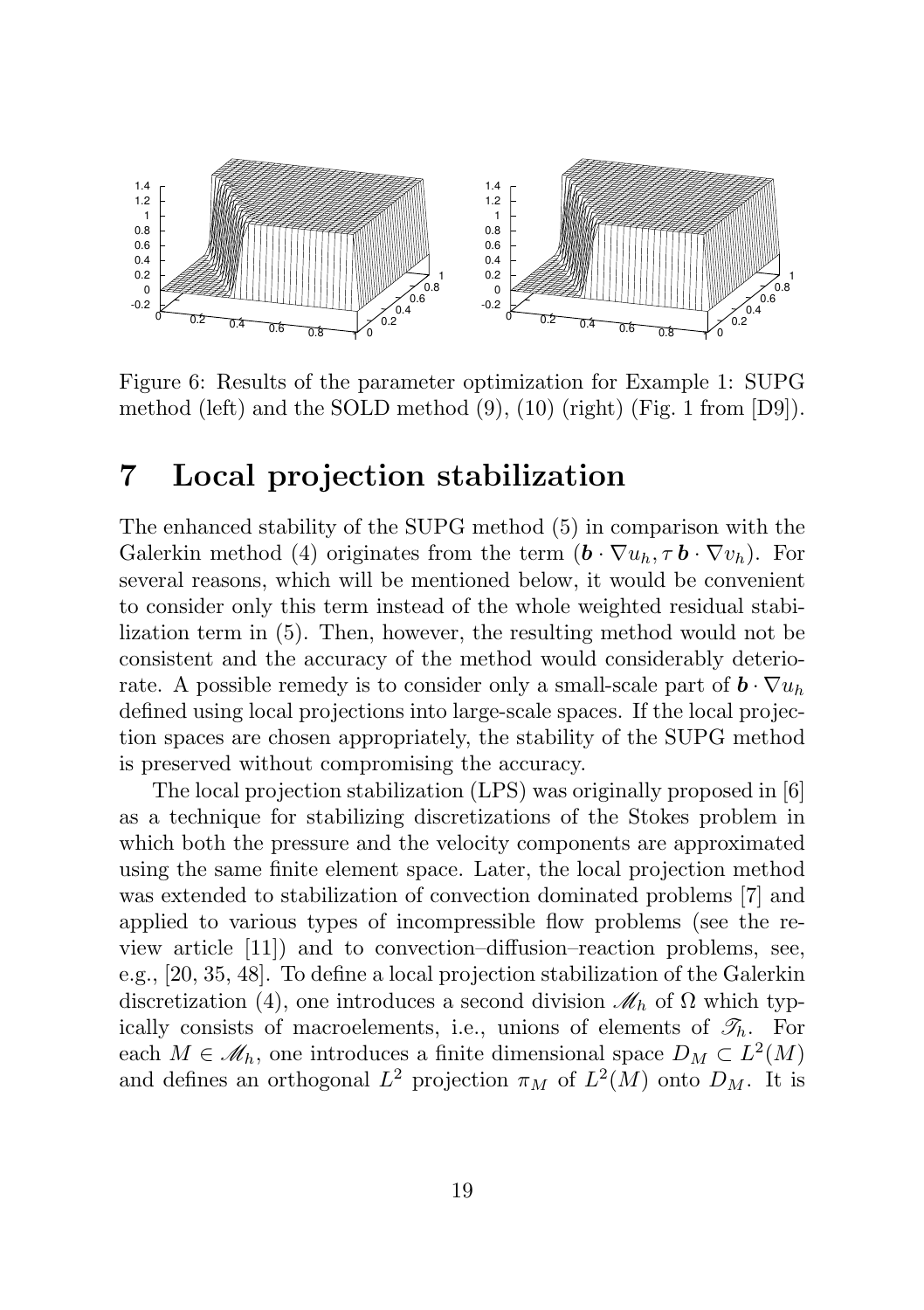assumed that there is a positive constant  $\beta$  independent of h such that

(15) 
$$
\sup_{v \in V_M} \frac{(v, q)_M}{\|v\|_{0,M}} \ge \beta \|q\|_{0,M} \quad \forall q \in D_M, M \in \mathcal{M}_h,
$$

where  $V_M = \{v \in V_h; v = 0 \text{ in } \Omega \setminus M\}.$  This inf–sup condition is crucial for proving both optimal error estimates and improved stability results, cf. [47, 35] and [D10,D12]. Finally, it is convenient to introduce a constant approximation  $\mathbf{b}_M$  of  $\mathbf{b}$  on each set M. Then, denoting by  $\kappa_M := id - \pi_M$  the so-called fluctuation operator (where id is the identity operator on  $L^2(M)$ , the local projection discretization of  $(1), (3)$  defines an approximate solution  $u_h \in V_h$  satisfying

$$
a(u_h, v_h) + s_h(u_h, v_h) = (f, v_h) \quad \forall \ v_h \in V_h
$$

with

(16) 
$$
s_h(u_h, v_h) = \sum_{M \in \mathscr{M}_h} \tau_M(\kappa_M(\boldsymbol{b}_M \cdot \nabla u_h), \kappa_M(\boldsymbol{b}_M \cdot \nabla v_h))_M,
$$

where  $\tau_M$  is a nonnegative stabilization parameter. It is also possible to use the full gradient instead of  $\mathbf{b}_M \cdot \nabla$  in the stabilization term, i.e.,

(17) 
$$
s_h(u_h, v_h) = \sum_{M \in \mathscr{M}_h} \tau_M(\kappa_M \nabla u_h, \kappa_M \nabla v_h)_M,
$$

where  $\kappa_M$  is applied to the vector-valued functions componentwise. The parameter  $\tau_M$  in (16) can be defined analogously as in the SUPG method (cf. (6)); the parameter in (17) should be additionally multiplied by  $||\boldsymbol{b}||_{L^{\infty}(M)}^2$ . Let us mention that a standard choice is to use **b** instead of  $\mathbf{b}_M$  in (16). However, we demonstrated in [35] that then it is generally not possible to obtain optimal convergence results if  $\tau_M$  scales with respect to the data like in (6).

The advantage of the LPS method compared to the SUPG method is that it does not require the costly computation of second order derivatives and can be easily applied to non-steady problems. Moreover, when applied to systems of partial differential equations, it is possible to avoid undesirable couplings between various components of the solution. A further advantage of these techniques is that they are symmetric. Therefore,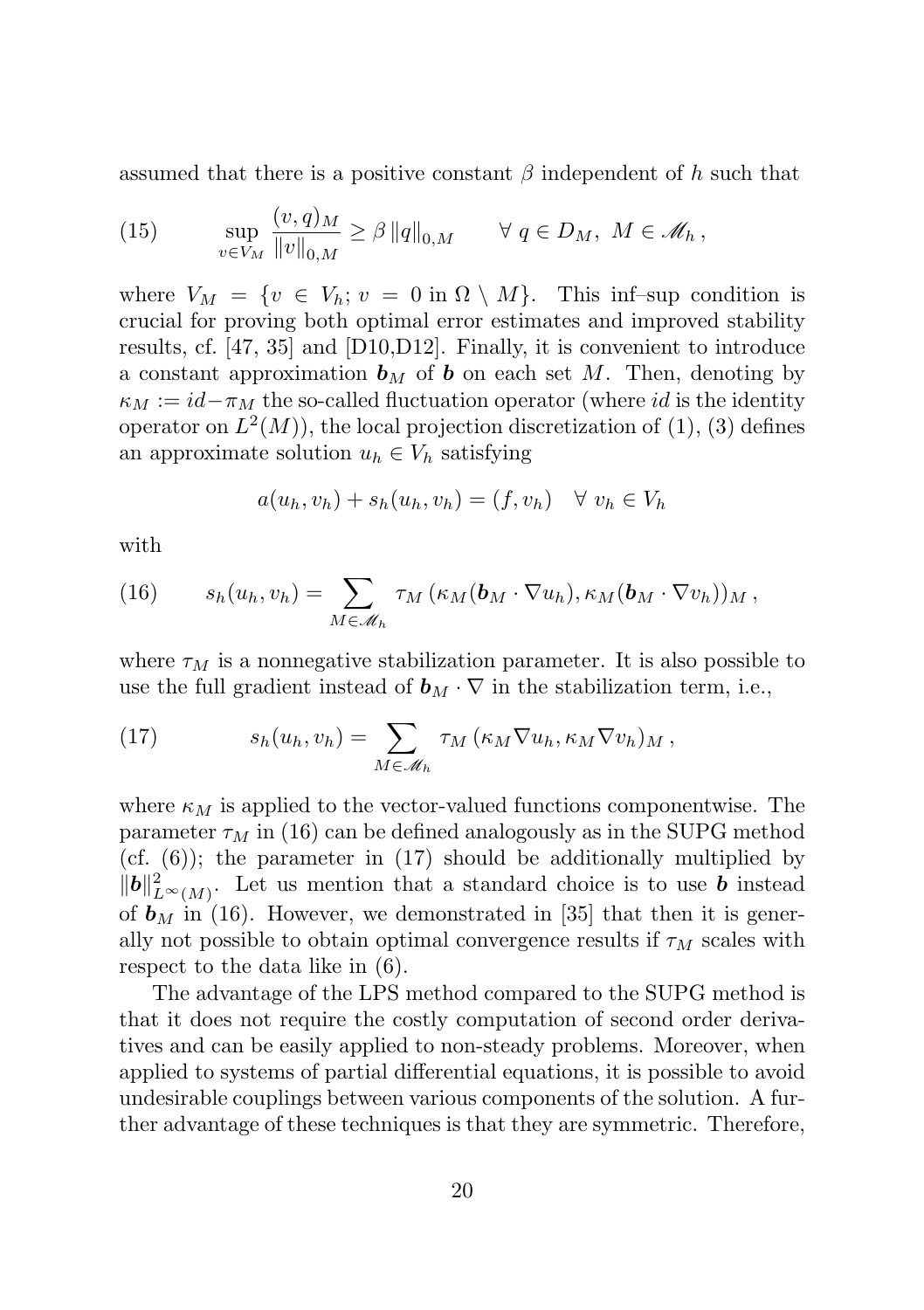if they are applied to optimization problems, the operations 'discretization' and 'optimization' commute [8, 10].

The action of the operator  $\pi_M$  onto a function can be interpreted as extracting its large-scale part. Then the fluctuation operator  $\kappa_M$ provides the small-scale part (fluctuations around the large-scale part). The LPS method can be also interpreted as a variational multiscale method where the influence of the unresolved scales is modeled by the stabilization term determined by the small scales.

A natural norm for the LPS method is given by

(18) 
$$
||v||_{LPS} = \left(\varepsilon |v|_{1,\Omega}^2 + ||\sigma^{1/2} v||_{0,\Omega}^2 + s_h(v,v)\right)^{1/2},
$$

which is clearly weaker than the SUPG norm defined in (7). For a long time, it was not clear whether the LPS method is less stable than the SUPG method. The first contribution to clarifying this question was made in [D10], where it was shown that the LPS method is stable in the sense of an inf–sup condition with respect to the norm

(19) 
$$
|||v||| = \left(||v||_{LPS}^2 + \sum_{M \in \mathscr{M}_h} \delta_M ||\Pi_M(\boldsymbol{b} \cdot \nabla v)||_{0,M}^2\right)^{1/2},
$$

where  $\Pi_M$  is the orthogonal  $L^2$  projection of  $L^2(M)$  onto  $V_M$  and  $\delta_M$  is defined analogously as the SUPG parameter in (6). It was proved that, under certain simplifying assumptions, this norm can be bounded from below by a norm analogous to the SUPG norm, which implies, roughly speaking, that the LPS method is as stable as the SUPG method. For the stabilization term (16), the norm  $|||\cdot|||$  could be bounded by an analogue of the SUPG norm also from above. The stability of the LPS method with respect to the norm (19) holds true also for  $\tau_M = 0$ , i.e., the results of [D10] show that the Galerkin finite element method (4) is more stable than usually believed. It was demonstrated in [D10] that this result implies that certain types of oscillating solutions are not allowed by the Galerkin method; basically, only a small-scale part of the Galerkin solution has to be stabilized – and this is exactly what the LPS method does.

Originally, the LPS method was designed as a two-level approach where the mesh  $\mathcal{T}_h$  was obtained by a refinement of a triangulation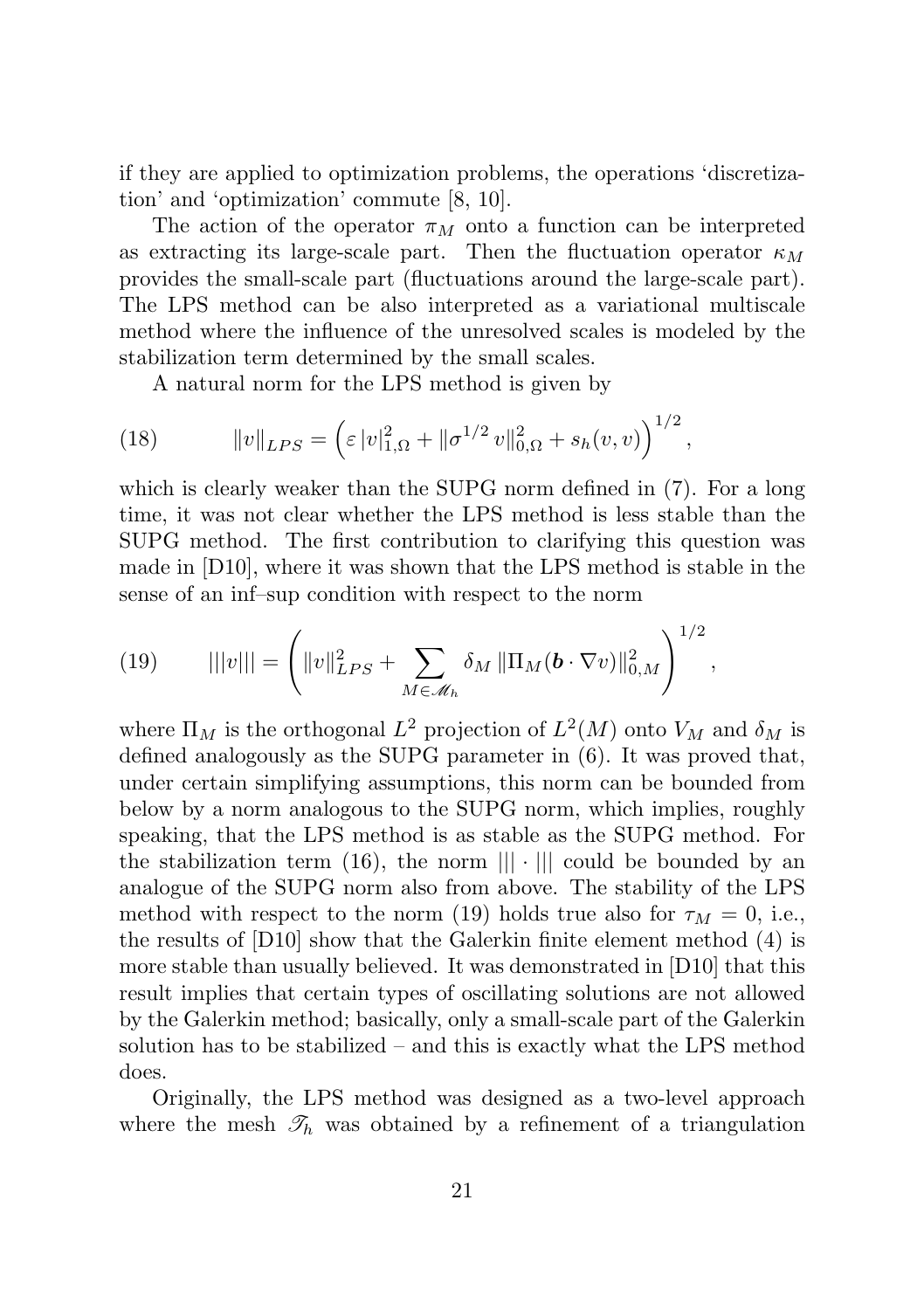$\mathcal{M}_h$  of  $\Omega$ . A crucial property of these refinements is that they always create an additional vertex in the interior of any refined element of  $\mathcal{M}_h$ . Later, in [47], the one-level approach was introduced where  $\mathcal{M}_h = \mathcal{T}_h$ and the validity of the inf–sup condition (15) was assured by defining  $V<sub>h</sub>$ as a finite element space enriched using higher-order polynomial bubble functions. In [D11], a critical comparison of the two approaches, both computational and analytical, was given, which showed that there are no convincing arguments for preferring one of these approaches.

A drawback of both variants of the LPS method is that they require more degrees of freedom than the SUPG method since the finite element space is either defined on a refined mesh or enriched by additional functions. Therefore, in [36] and [D12], we introduced a generalization of the LPS method which avoids these drawbacks by allowing to use overlapping macroelements. The error analysis for this generalized LPS method with respect to the norm (18) was presented in [36] for both stabilization terms (16) and (17). In [D12], the results of [D10] were improved in the sense that the stability of the LPS method defined using (16) with respect to the SUPG norm was shown without any simplifying assumptions. Another stability result with respect to the SUPG norm was established in [34] by defining the local projection operators using a weighted  $L^2$  inner product.

Like the SUPG method, the LPS does not remove the spurious oscillations present in Galerkin solutions completely and some of them still remain in the vicinity of layers. Therefore, in [D13], we combined the LPS method defined using (16) with the SOLD term

$$
\sum_{M\in\mathcal{M}_h} \left(\widetilde{\varepsilon}_M(u_h)\kappa_M(D_M\nabla u_h),\kappa_M(D_M\nabla v_h)\right)_M,
$$

where

(20) 
$$
\widetilde{\varepsilon}_M(u_h) = \eta h_M |\mathbf{b}_M| |\kappa_M(D_M \nabla u_h)|
$$

or

(21) 
$$
\widetilde{\varepsilon}_M(u_h) = \eta h_M |b_M| \frac{h_M^{d/2} |\kappa_M(D_M \nabla u_h)|}{|u_h|_{1,M}},
$$

 $h_M$  is the diameter of  $M, \eta > 0$  is a constant user-chosen parameter, and  $D_M: \mathbb{R}^d \to \mathbb{R}^d$  is the projection onto the line or plane orthogonal to the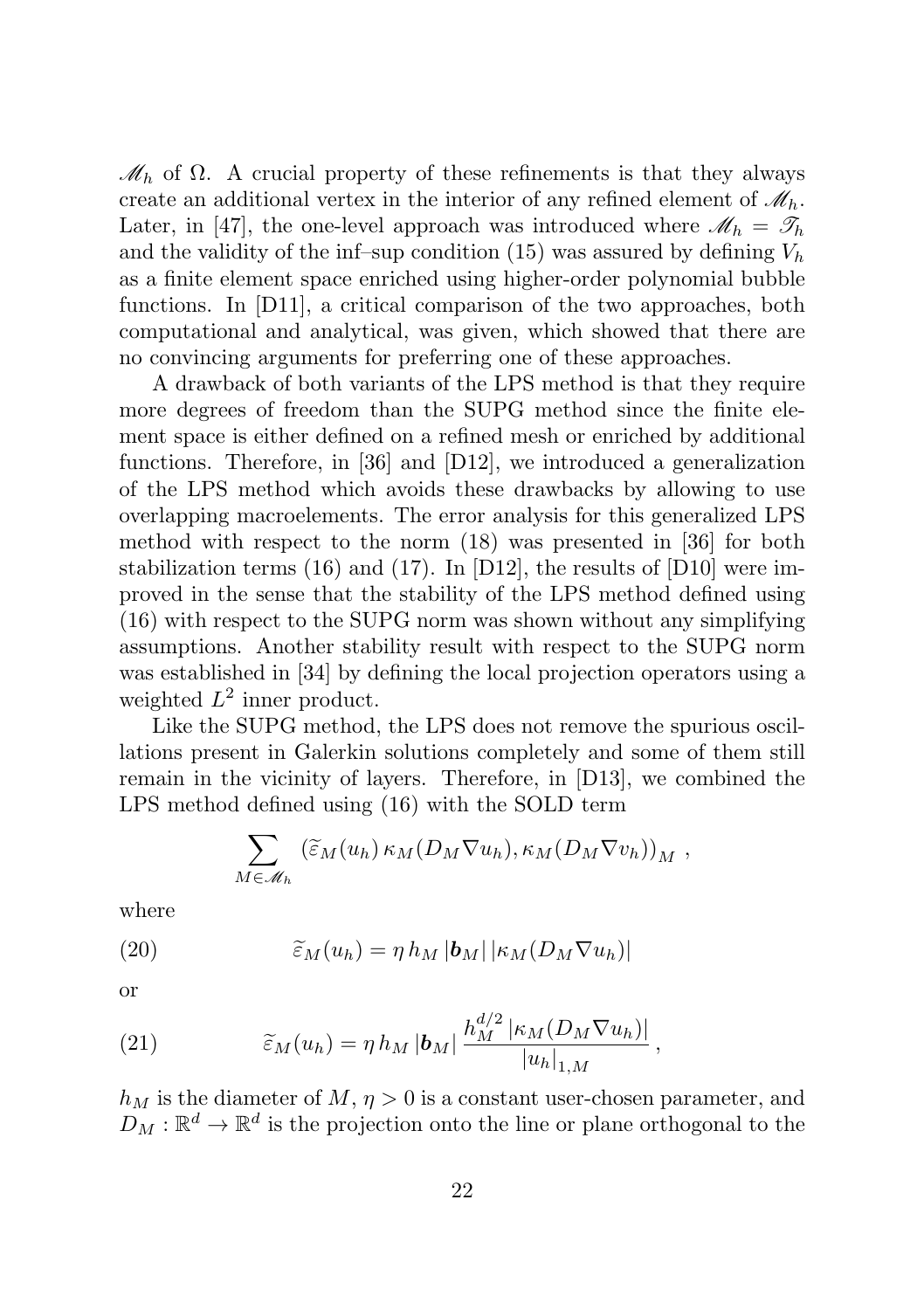vector  $\mathbf{b}_M$  (cf. (9), (10)). In this paper, also the transient convection– diffusion–reaction equation

$$
u_t - \varepsilon \Delta u + \mathbf{b} \cdot \nabla u + c u = f \quad \text{in } (0, T] \times \Omega
$$

equipped with initial and boundary conditions was considered. The data **b**, c, and f were assumed to vary on the time interval  $[0, T]$ . A one-step  $\theta$ -scheme was applied as temporal discretization whereas the discretization with respect to the space variables was performed as in the steadystate case. For both the steady-state and transient cases, the solvability, uniqueness (for the variant (20) or a sufficiently small time step) and error estimates were proved. In the transient case, both the fully nonlinear scheme and a linearized variant were considered. Promising numerical results were also obtained for  $\tilde{\varepsilon}_M(u_h)$  defined by replacing the fraction in (21) by its square. The corresponding analysis for the steady-state and transient cases was performed in [5] and [37], respectively.

### 8 Algebraic flux correction

As we have discussed in the previous sections, most of the methods developed for the numerical solution of convection-dominated problems either do not suppress spurious oscillations in layer regions sufficiently, or introduce too much artificial diffusion and lead to a pronounced smearing of layers. However, there is one class of methods that seems not to suffer from these two deficiencies: the algebraic flux correction (AFC) schemes. These schemes are designed to satisfy the discrete maximum principle by construction (so that spurious oscillations cannot appear) and provide sharp approximations of layers, cf. the numerical results in, e.g., [3, 23, 30, 40]. Like many of the schemes discussed above, the AFC schemes are nonlinear. A drawback of these schemes is that they have been applied successfully only for lowest order finite elements, which limits the accuracy of the computed solutions.

The basic philosophy of flux correction schemes was formulated already in the 1970s in [9, 53]. Later, the idea was applied in the finite element context, e.g., in [2, 45]. In the last fifteen years, these methods have been further intensively developed by Dmitri Kuzmin and his coworkers, see, e.g., [38, 39, 40, 41, 43]. Despite the attractiveness of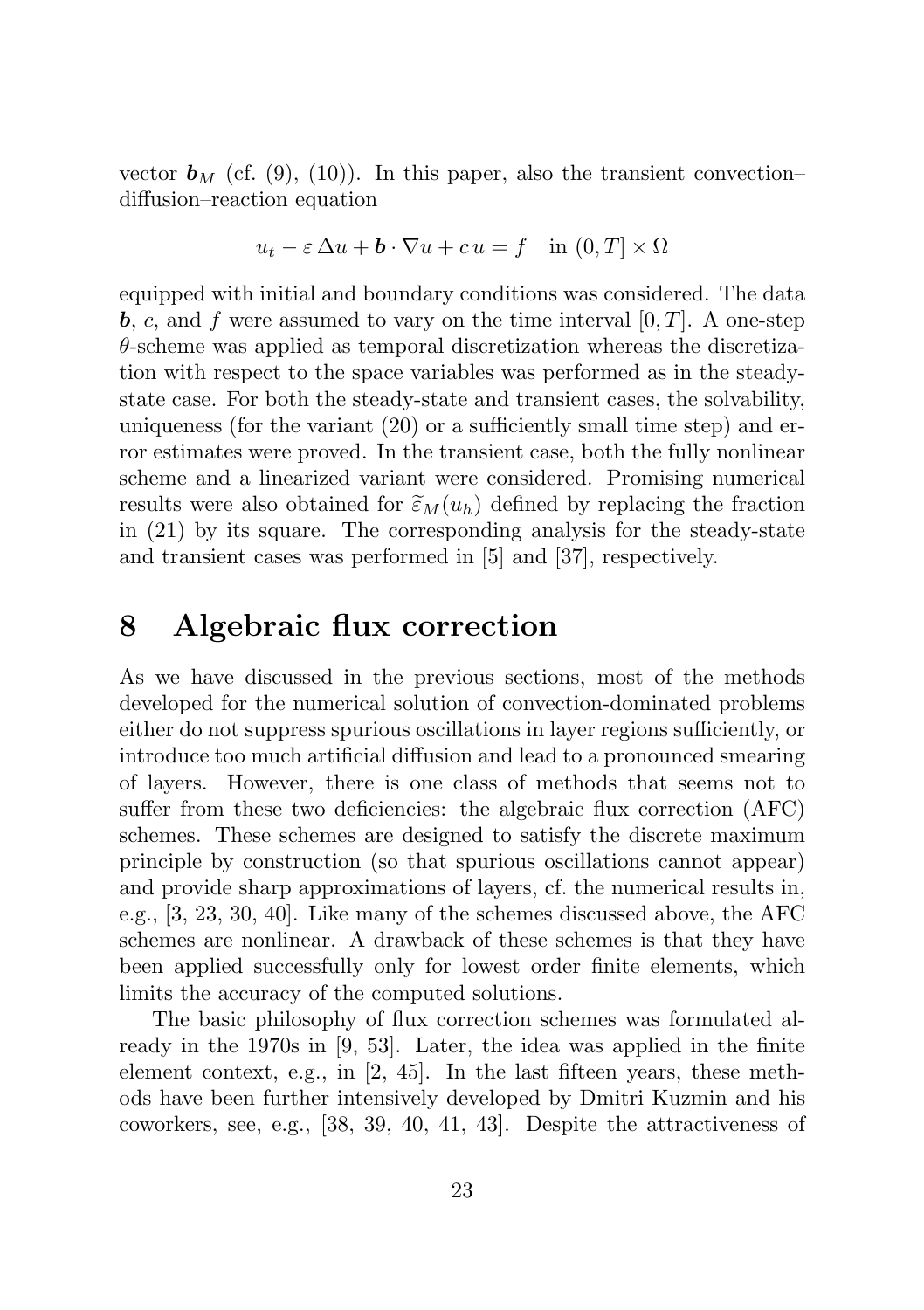AFC schemes, there was no rigorous numerical analysis for this class of methods for a long time. To the best of our knowledge, our results in [D14,D15,D16] represent the first contributions in this direction.

In contrast to the methods discussed in the preceding sections, which are all based on variational formulations, the idea of the AFC schemes is to modify the algebraic system corresponding to a discrete problem. As this underlying discrete problem, we use the Galerkin discretization (4) with a finite element space  $V<sub>h</sub>$  consisting of continuous piecewise linear functions with respect to a simplicial triangulation of  $\Omega$  and assume that div  $\mathbf{b} = 0$  and  $c > 0$ . We shall formulate the AFC scheme in a form which can be used also with nonhomogeneous Dirichlet boundary conditions for u. To this end, we denote by  $x_1, \ldots, x_M$  the interior vertices of  $\mathcal{T}_h$  and by  $x_{M+1}, \ldots, x_N$  the vertices of  $\mathcal{T}_h$  lying on  $\partial\Omega$ . Then, a continuous piecewise linear approximate solution  $u<sub>h</sub>$  can be represented by the vector  $U \equiv (u_1, \ldots, u_N)$  of its values at the vertices  $x_1, \ldots, x_N$ , and the Galerkin discretization (4) can be equivalently written as a linear system

(22) 
$$
\sum_{j=1}^{N} a_{ij} u_j = f_i, \qquad i = 1, ..., M,
$$

where the values  $u_{M+1}, \ldots, u_N$  are determined by the Dirichlet boundary condition on  $\partial\Omega$ ; in our case, they all vanish. Now, the matrix of (22) is extended to a matrix  $(a_{ij})_{i,j=1}^N$  (typically, one uses the finite element matrix corresponding to the equation (1) with homogeneous Neumann boundary conditions) and one defines a symmetric artificial diffusion matrix  $(d_{ij})_{i,j=1}^N$  with the entries

$$
d_{ij} = d_{ji} = -\max\{a_{ij}, 0, a_{ji}\} \quad \forall \ i \neq j, \qquad d_{ii} = -\sum_{j \neq i} d_{ij}.
$$

Using this artificial diffusion matrix, the linear system (22) is rewritten in a form with a M-matrix on the left-hand side and a sum of antidiffusive fluxes on the right-hand side. Those of these fluxes that are responsible for a violation of the discrete maximum principle are limited using solution-dependent correction factors. In this way, the linear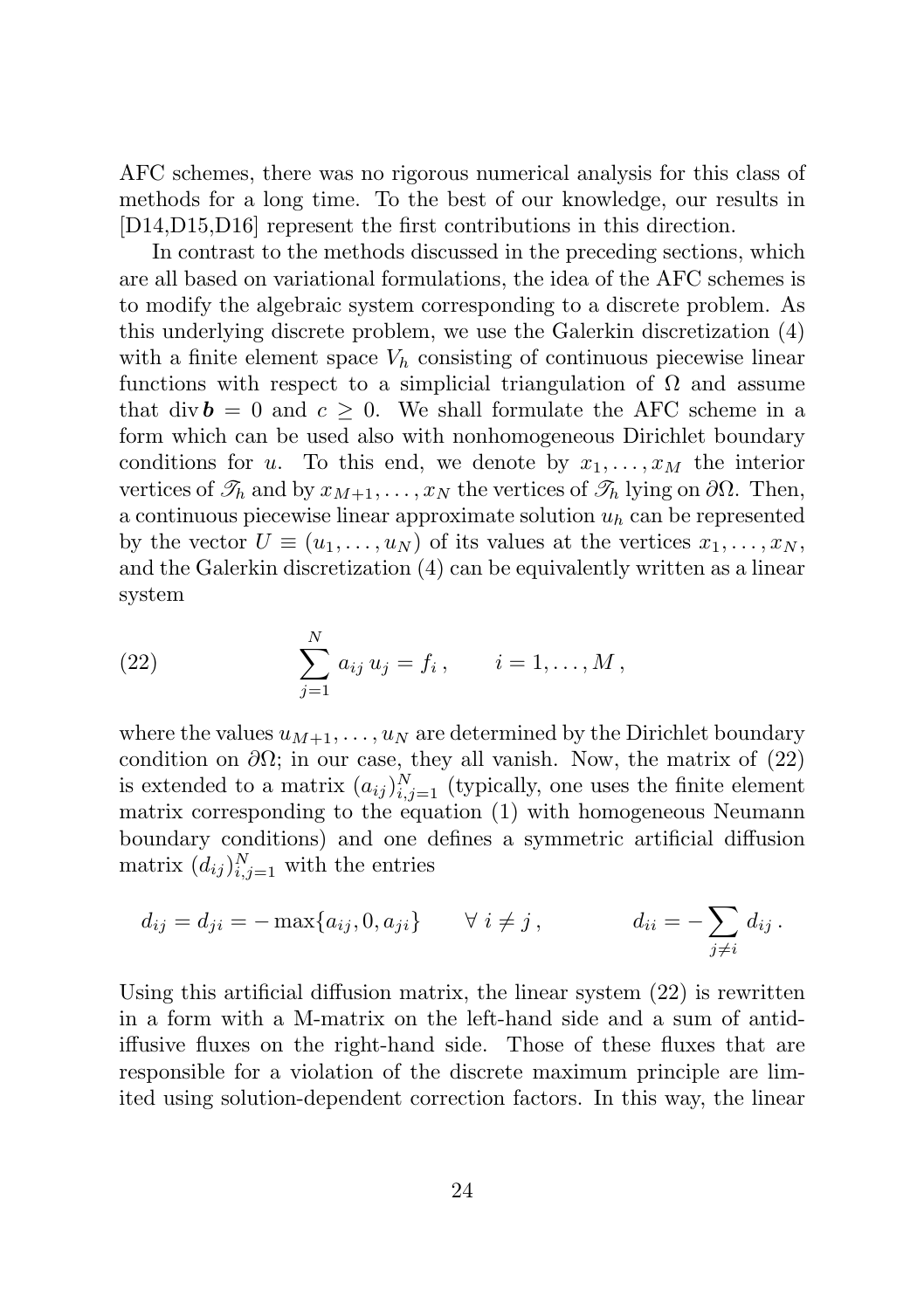system (22) is replaced by the nonlinear problem

(23) 
$$
\sum_{j=1}^{N} a_{ij} u_j + \sum_{j=1}^{N} (1 - \alpha_{ij}(U)) d_{ij} (u_j - u_i) = f_i, \quad i = 1, ..., M,
$$

with  $\alpha_{ij}(U) \in [0,1], i,j = 1,\ldots,N$ . The limiter functions  $\alpha_{ij}$  are to be chosen in such a way that the AFC scheme (23) satisfies the discrete maximum principle.

In [D14], the AFC scheme (23) was investigated in the one-dimensional case for a limiter defined in [39]. In contrast to the common application of AFC schemes, it was not assumed that  $\alpha_{ij} = \alpha_{ji}$ , which may cause a lack of conservation. It was proved that the scheme satisfies a discrete maximum principle if a solution exists. However, examples were constructed which show that this scheme does not necessarily have a solution. A modification of the scheme was proposed for which the existence of a solution and a weak variant of the discrete maximum principle were proved.

In [D15], the AFC scheme (23) with limiters satisfying the symmetry condition  $\alpha_{ij} = \alpha_{ji}$  was analyzed for general linear boundary value problems in any space dimension. Under a continuity assumption on the limiters, the existence of a solution was proved. As a consequence, the unique solvability of the linearized problem (23) (i.e., with  $\alpha_{ij}$  independent of  $U$ ) was obtained, which is useful for computing the solution of (23) numerically using a fixed-point iteration. Furthermore, the AFC scheme was formulated in a variational form and an abstract error estimate was derived. As usual for stabilized methods, the norm for which the error estimate is given contains a contribution from the flux correction term in (23). Then the abstract theory was applied to a discretization of the convection–diffusion–reaction equation (1) and an error estimate was derived. Numerical results in [D15] show that, under the minimal assumptions on the limiters used in the analysis, the derived error estimate is sharp. Finally, for the limiter of [39], the AFC scheme (23) was proved to satisfy the discrete maximum principle on Delaunay meshes.

The limiter of [39] investigated in [D14,D15] can be regarded as a standard limiter for steady-state problems. However, apart from the fact that is does not guarantee the discrete maximum principle on gen-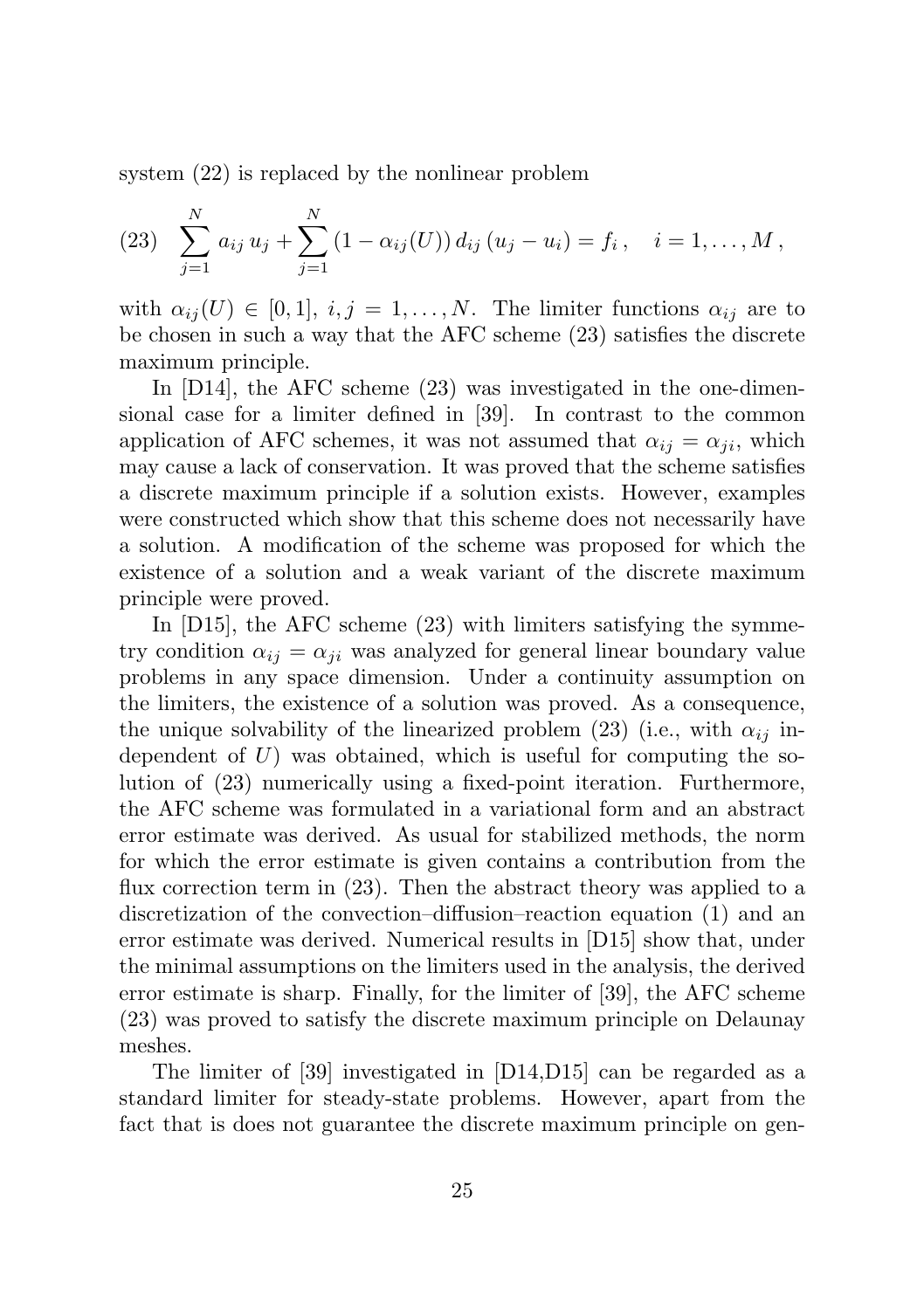

Figure 7: Distorted mesh used in the simulations of [D16] (left) and starting point for its construction (right) (Fig. 4 from [D16]).

eral meshes, its further drawback is that it is not linearity preserving in general. This property demands that the AFC term vanishes if the solution is a polynomial of degree 1 (at least locally). This restriction, which can be interpreted as a weak consistency requirement, is believed to lead to improved accuracy in regions where the solution is smooth. In fact, in previous works, linearity preservation was linked to good convergence properties for diffusion problems (see, e.g., [26, 42]). In addition, it has been observed in different works (see, e.g., [16] and, especially, the introduction in [21] for a discussion) that linearity preservation improves the quality of the approximate solution on distorted meshes.

The above considerations were a motivation for our recent publication [D16]. Here we specified rather weak assumptions on the limiters that are sufficient for proving the discrete maximum principle. Then a limiter was designed that fulfills these assumptions by modifying the algorithm proposed in [40]. The linearity preservation was assured by introducing an explicit geometric information about the mesh into the definition of the limiter. Numerical studies in [D16] support the analytical results and indicate that the linearity preservation is important for an optimal convergence of the AFC scheme. To the best of our knowledge, the method presented in [D16] is the first AFC scheme for a convection–diffusion– reaction equation that satisfies both the discrete maximum principle and linearity preservation on general simplicial meshes.

Numerical results in [D16] were computed on distorted meshes. They were constructed starting from Delaunay meshes of the type depicted in Fig. 7 (right) by shifting interior nodes to the right by half of the horizontal mesh width on each even horizontal mesh line. This leads to meshes of the type shown in Fig. 7 (left). For most of the diagonal edges,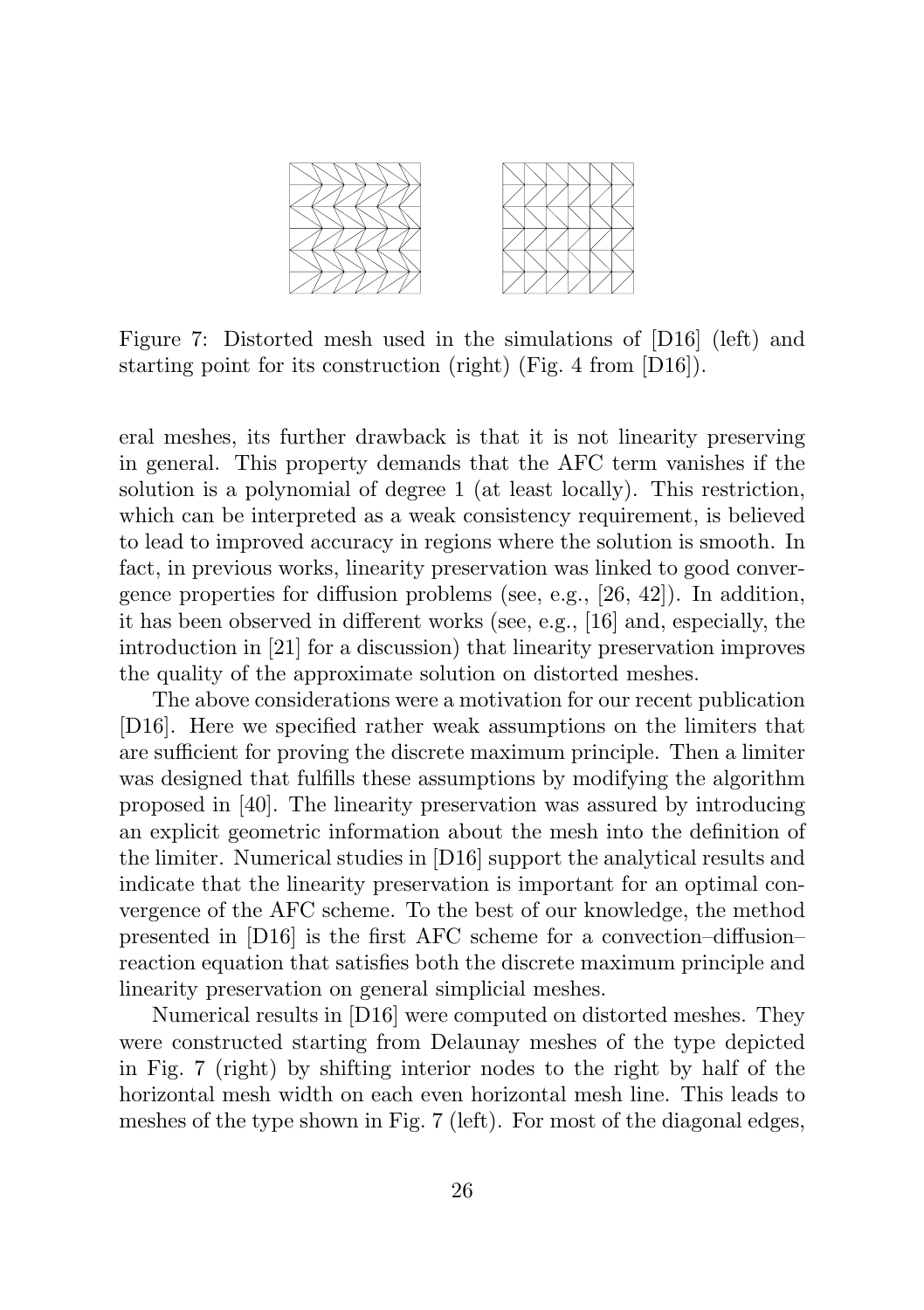

Figure 8: Two views of the approximate solution of Example 1 computed using the AFC scheme  $(23)$  with the limiter introduced in [D16] (Figs. 7) and 8 from [D16]).

the sum of the two angles opposite the edge is greater than  $5\pi/4$  and hence the mesh is not of Delaunay type. Two views of the approximate solution of Example 1 computed using the AFC scheme (23) with the limiter introduced in [D16] on a mesh of the type shown in Fig. 7 (left) are depicted in Fig. 8. One can observe that the method provides very sharp approximations of all the layers and no spurious oscillations appear.

#### 9 Future work

The doctoral thesis shows that there are still many open questions and a wide potential for improvement in the field of discretization techniques for convection–diffusion problems. In particular, the algebraic flux correction seems to be a promising approach which deserves deeper investigations and we plan to continue our research in this area in the near future. For example, it would be interesting to analyze the time-dependent case or to extend the analysis to anisotropic meshes, to derive a posteriori error estimates and to develop adaptive techniques, or to improve the efficiency of the solution of the nonlinear algebraic systems.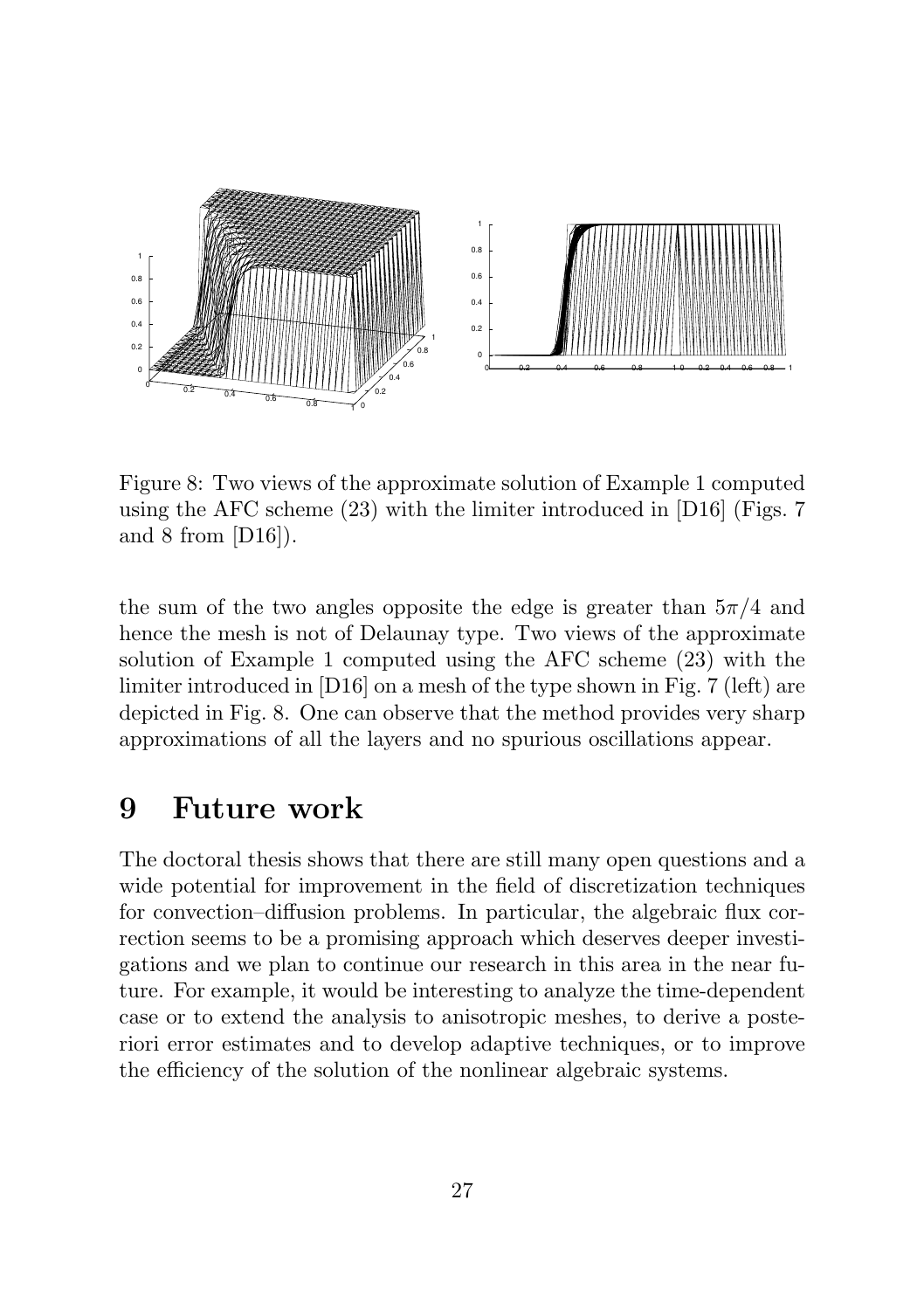### 10 List of publications included in the doctoral thesis

The doctoral thesis is a collection of publications listed in this section. They are ordered in the same way as in the doctoral thesis.

- [D1] P. Knobloch: Improvements of the Mizukami–Hughes method for convection–diffusion equations, Computer Methods in Applied Mechanics and Engineering 196 (1-3): 579–594, 2006.
- [D2] P. Knobloch: Numerical solution of convection–diffusion equations using a nonlinear method of upwind type, Journal of Scientific Computing 43 (3): 454–470, 2010.
- [D3] V. John, P. Knobloch: On spurious oscillations at layers diminishing (SOLD) methods for convection–diffusion equations: Part I – A review, Computer Methods in Applied Mechanics and Engineering 196 (17-20): 2197–2215, 2007.
- [D4] V. John, P. Knobloch: On spurious oscillations at layers diminishing (SOLD) methods for convection–diffusion equations: Part II – Analysis for  $P_1$  and  $Q_1$  finite elements, Computer Methods in Applied Mechanics and Engineering 197 (21-24): 1997–2014, 2008.
- [D5] V. John, P. Knobloch: On the performance of SOLD methods for convection–diffusion problems with interior layers, International Journal of Computing Science and Mathematics 1 (2-4): 245–258, 2007.
- [D6] P. Knobloch: On the choice of the SUPG parameter at outflow boundary layers, Advances in Computational Mathematics 31 (4): 369–389, 2009.
- [D7] P. Knobloch: On the definition of the SUPG parameter, Electronic Transactions on Numerical Analysis 32: 76–89, 2008.
- [D8] V. John, P. Knobloch, S.B. Savescu: A posteriori optimization of parameters in stabilized methods for convection–diffusion problems – Part I, Computer Methods in Applied Mechanics and Engineering 200 (41-44): 2916–2929, 2011.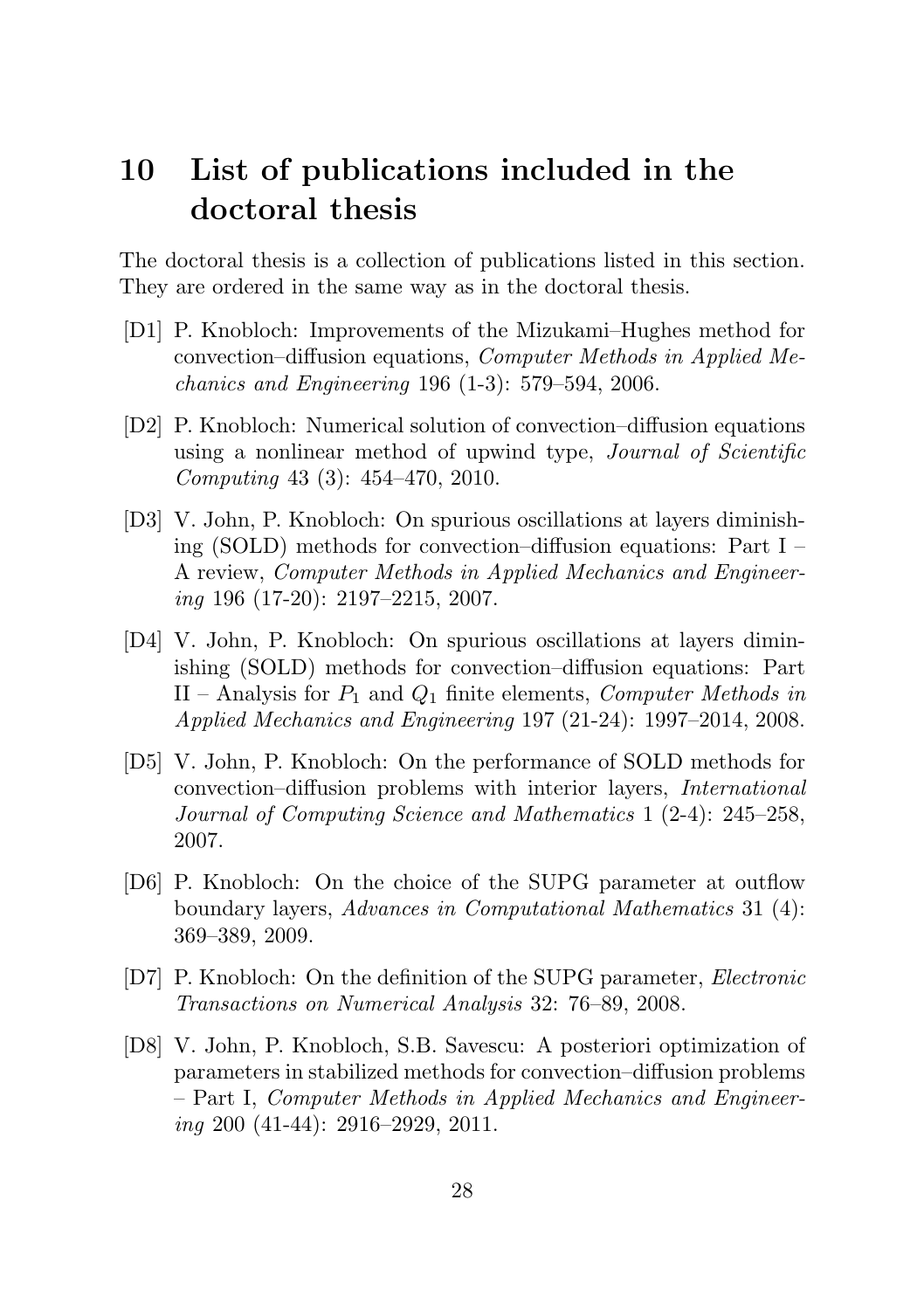- [D9] V. John, P. Knobloch: Adaptive computation of parameters in stabilized methods for convection–diffusion problems, in: A. Cangiani, R.L. Davidchack, E.H. Georgoulis, A. Gorban, J. Levesley, M.V. Tretyakov (eds.), Numerical Mathematics and Advanced Applications 2011, Proceedings of ENUMATH 2011, Springer-Verlag, Berlin, 2013, pp. 275–283.
- [D10] P. Knobloch, L. Tobiska: On the stability of finite-element discretizations of convection–diffusion–reaction equations, IMA Journal of Numerical Analysis 31 (1): 147–164, 2011.
- [D11] P. Knobloch, G. Lube: Local projection stabilization for advection– diffusion–reaction problems: One-level vs. two-level approach,  $Ap$ plied Numerical Mathematics 59 (12): 2891–2907, 2009.
- [D12] P. Knobloch: A generalization of the local projection stabilization for convection–diffusion–reaction equations, SIAM Journal on Numerical Analysis 48 (2): 659–680, 2010.
- [D13] G.R. Barrenechea, V. John, P. Knobloch: A local projection stabilization finite element method with nonlinear crosswind diffusion for convection–diffusion–reaction equations, ESAIM: Mathematical Modelling and Numerical Analysis 47 (5): 1335–1366, 2013.
- [D14] G.R. Barrenechea, V. John, P. Knobloch: Some analytical results for an algebraic flux correction scheme for a steady convection– diffusion equation in one dimension, IMA Journal of Numerical Analysis 35 (4): 1729–1756, 2015.
- [D15] G.R. Barrenechea, V. John, P. Knobloch: Analysis of algebraic flux correction schemes, SIAM Journal on Numerical Analysis 54 (4): 2427–2451, 2016.
- [D16] G.R. Barrenechea, V. John, P. Knobloch: An algebraic flux correction scheme satisfying the discrete maximum principle and linearity preservation on general meshes, Mathematical Models and Methods in Applied Sciences 27 (3): 2017, doi:10.1142/S0218202517500087, in press.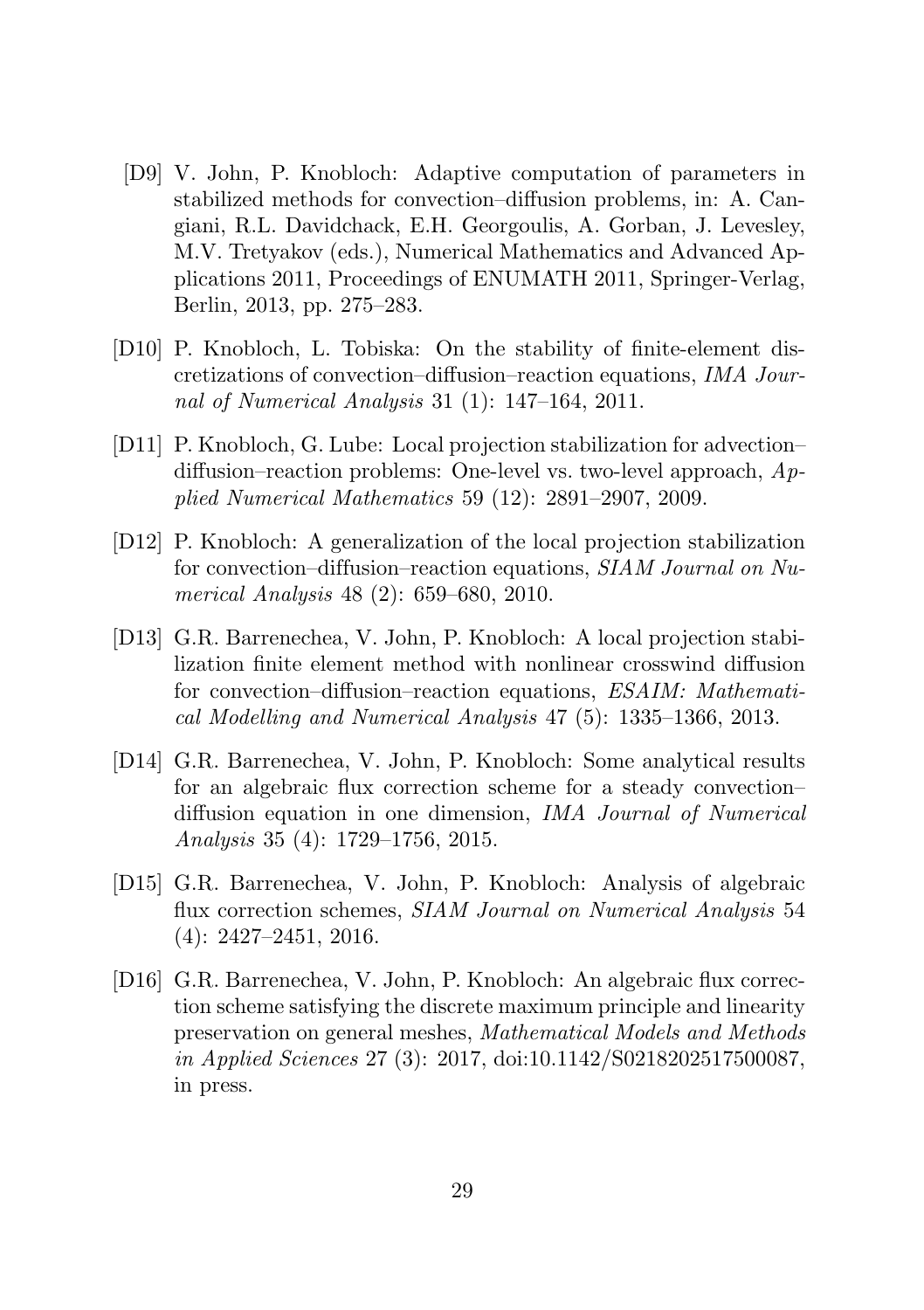### References

- [1] F. Alauzet and A. Loseille. A decade of progress on anisotropic mesh adaptation for computational fluid dynamics. Computer-Aided Design 72: 13–39, 2016.
- [2] P. Arminjon and A. Dervieux. Construction of TVD-like artificial viscosities on two-dimensional arbitrary FEM grids. J. Comput. Phys. 106 (1): 176–198, 1993.
- [3] M. Augustin, A. Caiazzo, A. Fiebach, J. Fuhrmann, V. John, A. Linke, and R. Umla. An assessment of discretizations for convection-dominated convection–diffusion equations. Comput. Methods Appl. Mech. Engrg. 200 (47-48): 3395–3409, 2011.
- [4] S. Badia and A. Hierro. On monotonicity-preserving stabilized finite element approximations of transport problems. SIAM J. Sci. Comput. 36 (6): A2673–A2697, 2014.
- [5] G.R. Barrenechea, V. John, and P. Knobloch. A nonlinear local projection stabilization for convection–diffusion–reaction equations. In A. Cangiani, R.L. Davidchack, E. Georgoulis, A.N. Gorban, J. Levesley, and M.V. Tretyakov, editors, Numerical Mathematics and Advanced Applications 2011, Proceedings of ENUMATH 2011, pp. 237–245. Springer-Verlag, Berlin, 2013.
- [6] R. Becker and M. Braack. A finite element pressure gradient stabilization for the Stokes equations based on local projections. Calcolo 38: 173–199, 2001.
- [7] R. Becker and M. Braack. A two-level stabilization scheme for the Navier–Stokes equations. In M. Feistauer, V. Dolejší, P. Knobloch, and K. Najzar, editors, Numerical Mathematics and Advanced Applications, pp. 123–130. Springer-Verlag, Berlin, 2004.
- [8] R. Becker and B. Vexler. Optimal control of the convection–diffusion equation using stabilized finite element methods. Numer. Math. 106: 349–367, 2007.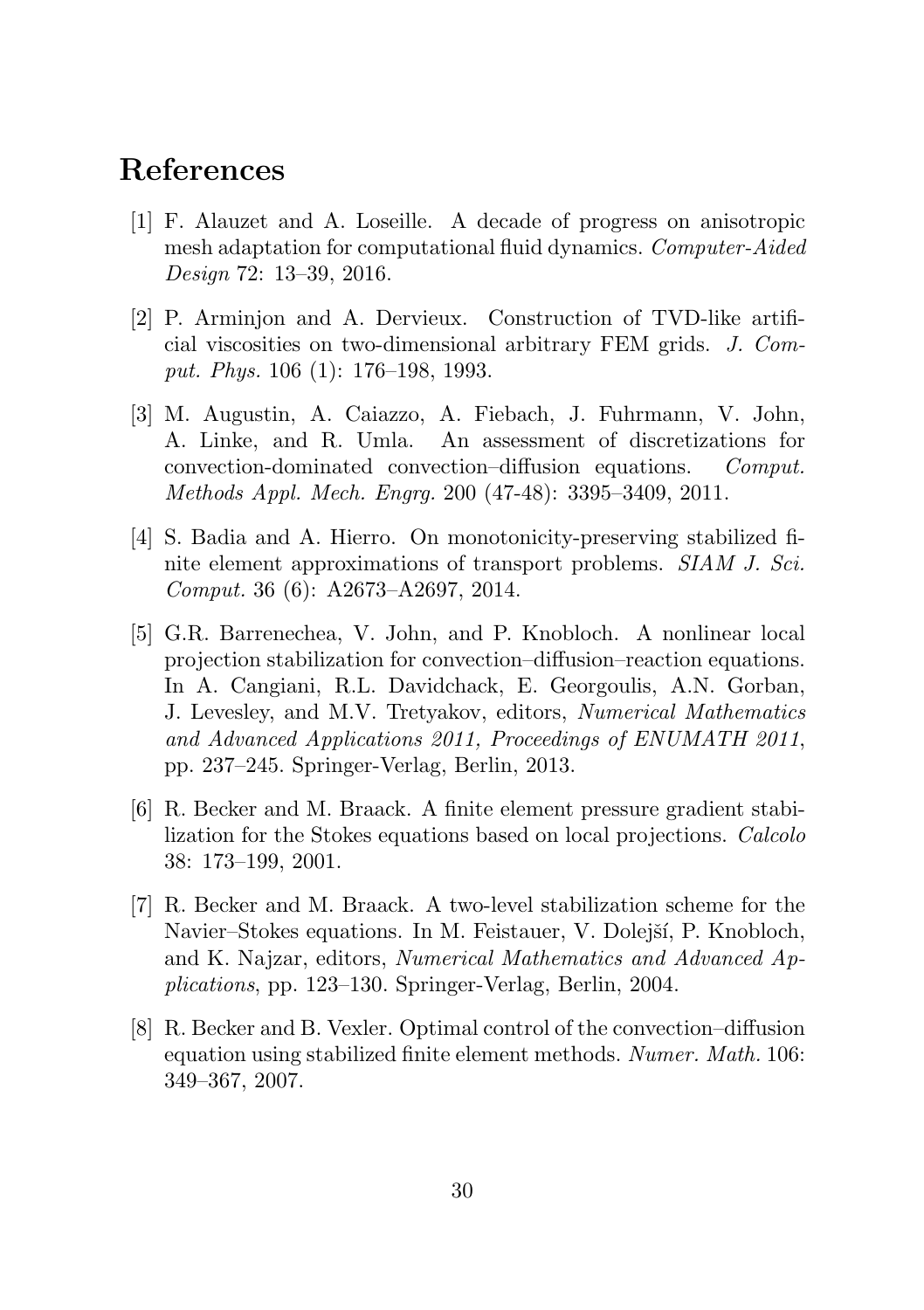- [9] J.P. Boris and D.L. Book. Flux-corrected transport. I. SHASTA, a fluid transport algorithm that works. J. Comput. Phys.  $11$  (1): 38–69, 1973.
- [10] M. Braack. Optimal control in fluid mechanics by finite elements with symmetric stabilization. SIAM J. Control Optim. 48: 672–687, 2009.
- [11] M. Braack and G. Lube. Finite elements with local projection stabilization for incompressible flow problems. J. Comput. Math. 27: 116–147, 2009.
- [12] A.N. Brooks and T.J.R. Hughes. Streamline upwind/Petrov-Galerkin formulations for convection dominated flows with particular emphasis on the incompressible Navier-Stokes equations. Comput. Methods Appl. Mech. Engrg. 32 (1-3): 199–259, 1982.
- [13] E. Burman and P. Hansbo. Edge stabilization for Galerkin approximations of convection–diffusion–reaction problems. Comput. Methods Appl. Mech. Engrg. 193: 1437–1453, 2004.
- [14] E. Burman and A. Ern. Nonlinear diffusion and discrete maximum principle for stabilized Galerkin approximations of the convection– diffusion–reaction equation. *Comput. Methods Appl. Mech. Engrg.* 191 (35): 3833–3855, 2002.
- [15] E. Burman and A. Ern. Stabilized Galerkin approximation of convection–diffusion–reaction equations: discrete maximum principle and convergence. Math. Comp. 74: 1637–1652, 2005.
- [16] L.A. Catalano, P. De Palma, M. Napolitano, and G. Pascazio. A critical analysis of multi-dimensional upwinding for the Euler equations. Comput. & Fluids 25 (1): 29–38, 1996.
- [17] I. Christie, D.F. Griffiths, A.R. Mitchell, and O.C. Zienkiewicz. Finite element methods for second order differential equations with significant first derivatives. *Int. J. Numer. Methods Eng.* 10 (6): 1389–1396, 1976.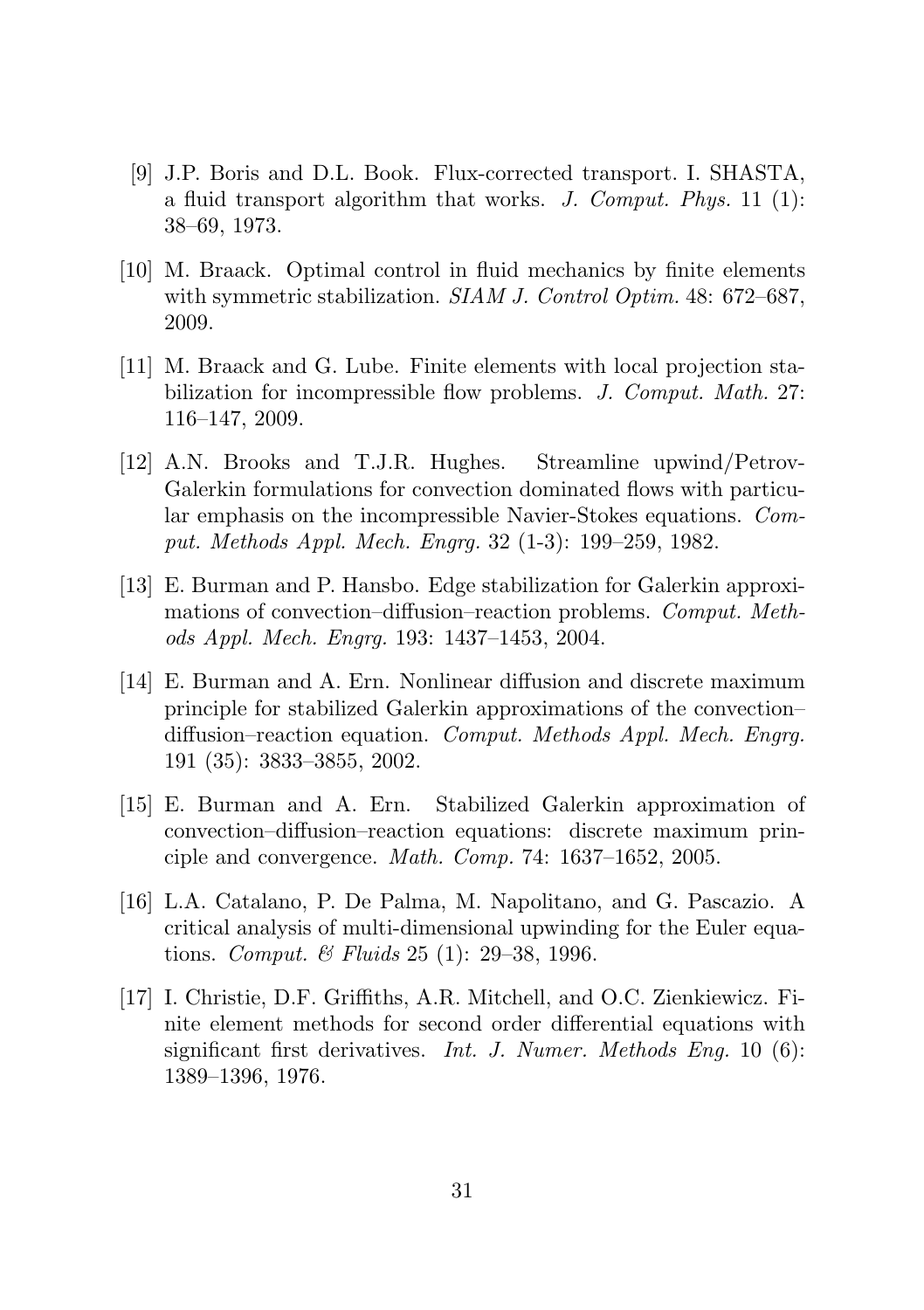- [18] R. Codina. A discontinuity-capturing crosswind–dissipation for the finite element solution of the convection–diffusion equation. Comput. Methods Appl. Mech. Engrg. 110: 325–342, 1993.
- [19] L.P. Franca, S.L. Frey, and T.J.R. Hughes. Stabilized finite element methods: I. Application to the advective–diffusive model. Comput. Methods Appl. Mech. Engrg. 95: 253–276, 1992.
- [20] S. Ganesan and L. Tobiska. Stabilization by local projection for convection–diffusion and incompressible flow problems. J. Sci. Comput. 43: 326–342, 2010.
- [21] Z. Gao and J. Wu. A linearity-preserving cell-centered scheme for the heterogeneous and anisotropic diffusion equations on general meshes. Internat. J. Numer. Methods Fluids 67 (12): 2157–2183, 2011.
- [22] S.K. Godunov. Different Methods for Shock Waves. PhD thesis, Moscow State University, 1954.
- [23] M. Gurris, D. Kuzmin, and S. Turek. Implicit finite element schemes for the stationary compressible Euler equations. Internat. J. Numer. Methods Fluids 69 (1): 1–28, 2012.
- [24] T.J.R. Hughes, L.P. Franca, and G.M. Hulbert. A new finite element formulation for computational fluid dynamics. VIII. The Galerkin/least–squares method for advective–diffusive equations. Comput. Methods Appl. Mech. Engrg. 73: 173–189, 1989.
- [25] T.J.R. Hughes and A. Brooks. A multidimensional upwind scheme with no crosswind diffusion. In Finite element methods for convection dominated flows (Papers, Winter Ann. Meeting Amer. Soc. Mech. Engrs., New York, 1979), volume 34 of AMD, pp. 19–35. Amer. Soc. Mech. Engrs. (ASME), New York, 1979.
- [26] W. Hundsdorfer and C. Montijn. A note on flux limiting for diffusion discretizations. IMA J. Numer. Anal. 24 (4): 635–642, 2004.
- [27] V. John and P. Knobloch. A computational comparison of methods diminishing spurious oscillations in finite element solutions of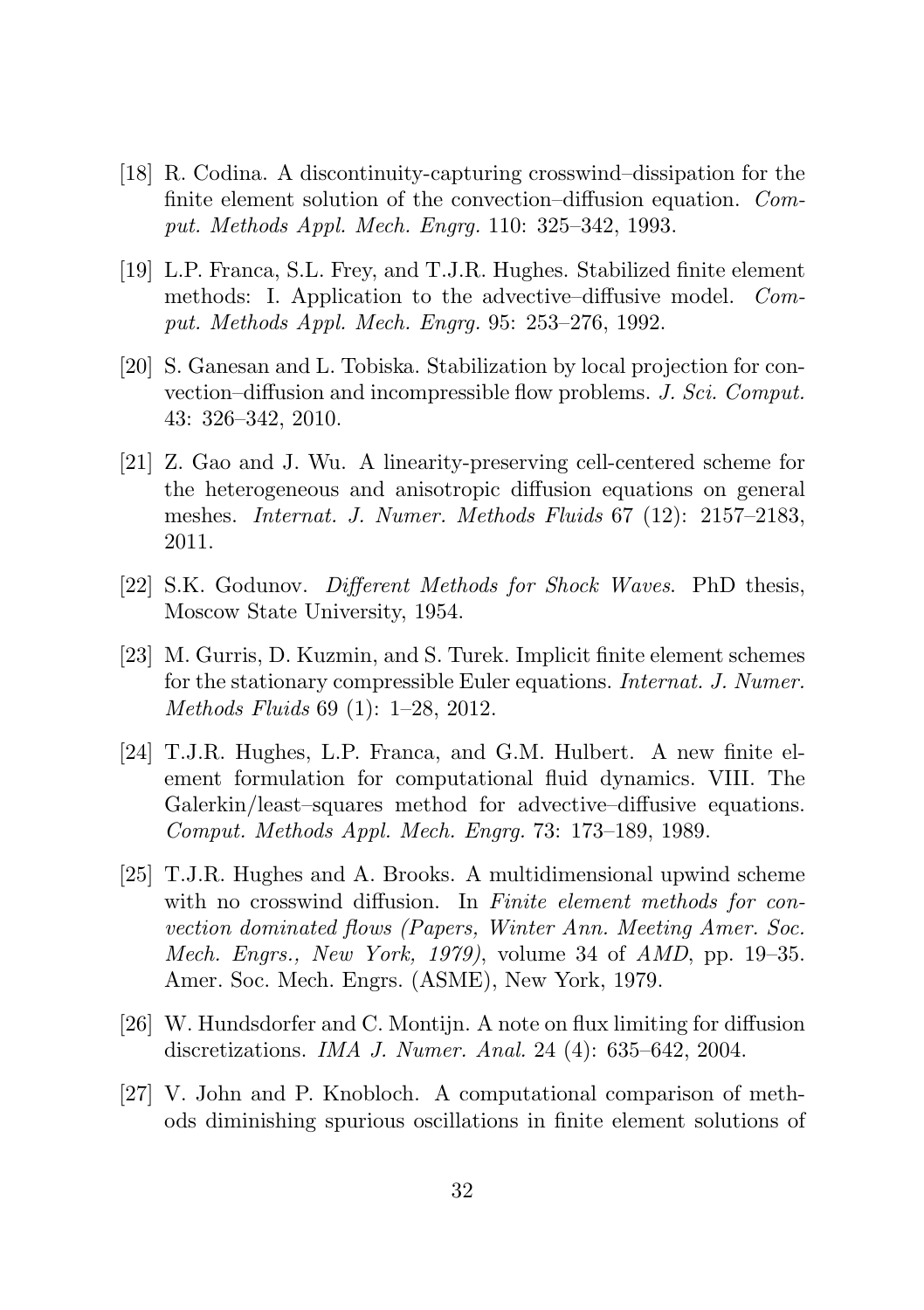convection–diffusion equations. In J. Chleboun, K. Segeth, and T. Vejchodský, editors, *Proceedings of the International Conference* Programs and Algorithms of Numerical Mathematics 13, pp. 122– 136. Academy of Science of the Czech Republic, Prague, 2006.

- [28] V. John and P. Knobloch. On discontinuity-capturing methods for convection–diffusion equations. In A. Bermúdez de Castro, D. Gómez, P. Quintela, and P. Salgado, editors, *Numerical Math*ematics and Advanced Applications, Proceedings of ENUMATH 2005, pp. 336–344. Springer–Verlag, Berlin, 2006.
- [29] V. John and J. Novo. On (essentially) non-oscillatory discretizations of evolutionary convection–diffusion equations. J. Comput. Phys. 231 (4): 1570–1586, 2012.
- [30] V. John and E. Schmeyer. Finite element methods for timedependent convection–diffusion–reaction equations with small diffusion. Comput. Methods Appl. Mech. Engrg. 198 (3-4): 475–494, 2008.
- [31] M. Kadalbajoo and V. Gupta. A brief survey on numerical methods for solving singularly perturbed problems. Appl. Math. Comput. 217: 3641–3716, 2010.
- [32] P. Knobloch. Numerical solution of convection–diffusion equations using upwinding techniques satisfying the discrete maximum principle. In M. Beneš, M. Kimura, and T. Nakaki, editors, *Proceedings* of Czech–Japanese Seminar in Applied Mathematics 2005, volume 3 of COE Lecture Note, pp. 69–76. Faculty of Mathematics, Kyushu University, 2006.
- [33] P. Knobloch. Application of the Mizukami–Hughes method to bilinear finite elements. In M. Beneš, M. Kimura, and T. Nakaki, editors, Proceedings of Czech–Japanese Seminar in Applied Mathematics 2006, volume 6 of COE Lecture Note, pp. 137–147. Faculty of Mathematics, Kyushu University, 2007.
- [34] P. Knobloch. On a variant of the local projection method stable in the SUPG norm. Kybernetika 45 (4): 634–645, 2009.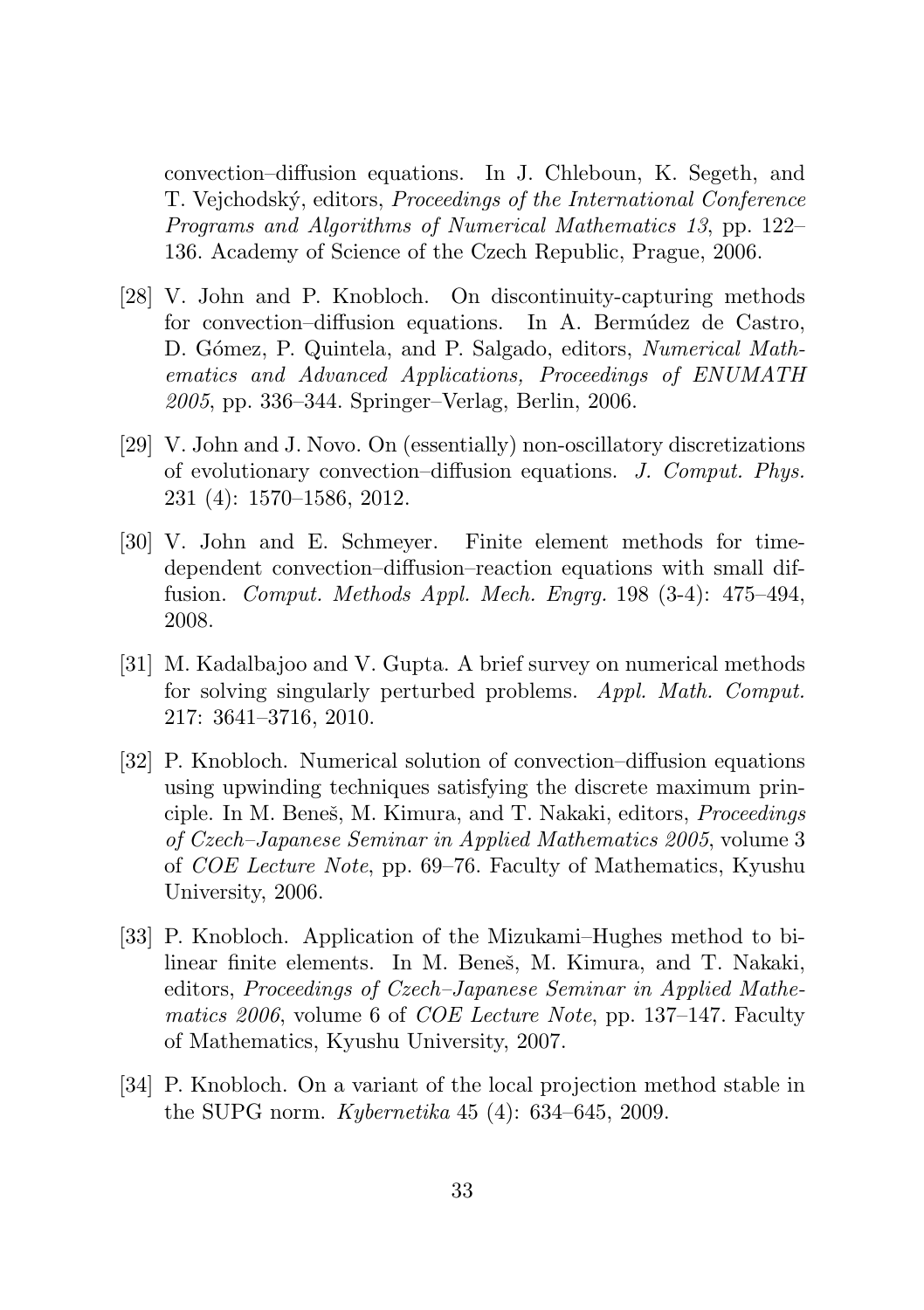- [35] P. Knobloch. On the application of local projection methods to convection–diffusion–reaction problems. In A.F. Hegarty, N. Kopteva, E.O. Riordan, and M. Stynes, editors, BAIL 2008 – Boundary and Interior Layers, volume 69 of Lect. Notes Comput. Sci. Eng., pp. 183–194. Springer-Verlag, Berlin, 2009.
- [36] P. Knobloch. Local projection method for convection–diffusion– reaction problems with projection spaces defined on overlapping sets. In G. Kreiss, P. Lötstedt, A. Målqvist, and M. Neytcheva, editors, Numerical Mathematics and Advanced Applications 2009, Proceedings of ENUMATH 2009, pp. 497–505. Springer-Verlag, Berlin, 2010.
- [37] P. Knobloch. Error estimates for a nonlinear local projection stabilization of transient convection–diffusion–reaction equations. Discrete Contin. Dyn. Syst. Ser. S 8 (5): 901–911, 2015.
- [38] D. Kuzmin. On the design of general-purpose flux limiters for finite element schemes. I. Scalar convection. J. Comput. Phys. 219 (2): 513–531, 2006.
- [39] D. Kuzmin. Algebraic flux correction for finite element discretizations of coupled systems. In M. Papadrakakis, E. Oñate, and B. Schrefler, editors, Proceedings of the Int. Conf. on Computational Methods for Coupled Problems in Science and Engineering pp. 1–5. CIMNE, Barcelona, 2007.
- [40] D. Kuzmin. Linearity-preserving flux correction and convergence acceleration for constrained Galerkin schemes. J. Comput. Appl. Math. 236 (9): 2317–2337, 2012.
- [41] D. Kuzmin and M. Möller. Algebraic flux correction I. Scalar conservation laws. In D. Kuzmin, R. Löhner, and S. Turek, editors, Flux-Corrected Transport. Principles, Algorithms, and Applications, pp. 155–206. Springer-Verlag, Berlin, 2005.
- [42] D. Kuzmin, M.J. Shashkov, and D. Svyatskiy. A constrained finite element method satisfying the discrete maximum principle for anisotropic diffusion problems. J. Comput. Phys. 228 (9): 3448– 3463, 2009.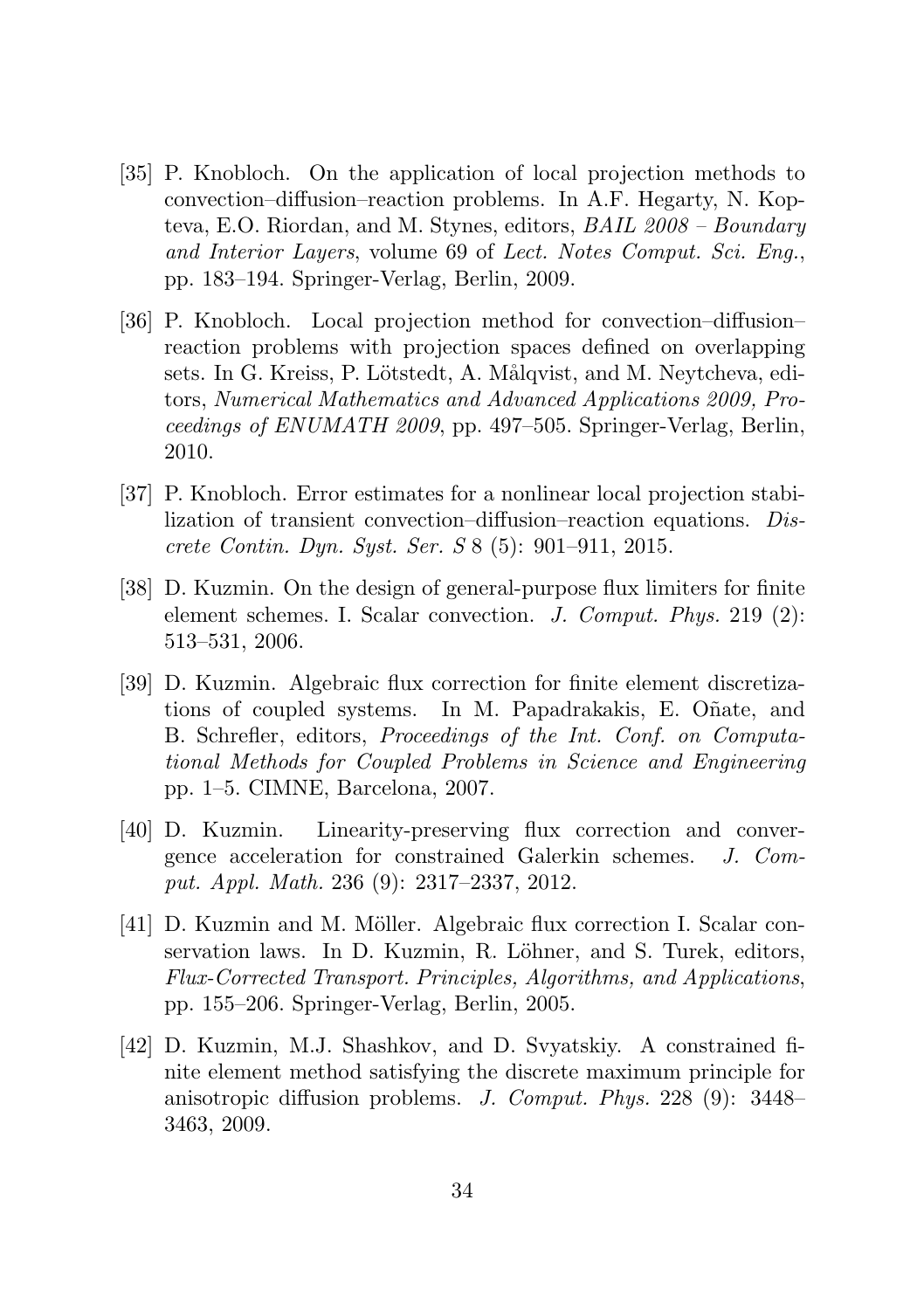- [43] D. Kuzmin and S. Turek. High-resolution FEM-TVD schemes based on a fully multidimensional flux limiter. J. Comput. Phys. 198 (1): 131–158, 2004.
- [44] T. Linß. Layer-adapted meshes for reaction–convection–diffusion problems. Springer-Verlag, Berlin, 2010.
- [45] R. Löhner, K. Morgan, J. Peraire, and M. Vahdati. Finite element flux-corrected transport (FEM-FCT) for the Euler and Navier-Stokes equations. Int. J. Numer. Methods Fluids 7 (10): 1093–1109, 1987.
- [46] N. Madden and M. Stynes. Linear enhancements of the streamline diffusion method for convection–diffusion problems. Comput. Math. Appl. 32 (10): 29–42, 1996.
- [47] G. Matthies, P. Skrzypacz, and L. Tobiska. A unified convergence analysis for local projection stabilizations applied to the Oseen problem. M2AN Math. Model. Numer. Anal. 41: 713–742, 2007.
- [48] G. Matthies, P. Skrzypacz, and L. Tobiska. Stabilization of local projection type applied to convection–diffusion problems with mixed boundary conditions. Electron. Trans. Numer. Anal. 32: 90– 105, 2008.
- [49] A. Mizukami and T. Hughes. A Petrov–Galerkin finite element method for convection-dominated flows: An accurate upwinding technique for satisfying the maximum principle. Comput. Methods Appl. Mech. Engrg. 50: 181–193, 1985.
- [50] H.G. Roos. Robust numerical methods for singularly perturbed differential equations: a survey covering 2008–2012. ISRN Applied Mathematics 2012: article ID 379547, 2012.
- [51] H.G. Roos, M. Stynes, and L. Tobiska. Robust Numerical Methods for Singularly Perturbed Differential Equations. Convection– Diffusion–Reaction and Flow Problems. 2nd ed., volume 24 of Springer Series in Computational Mathematics. Springer-Verlag, Berlin, 2008.